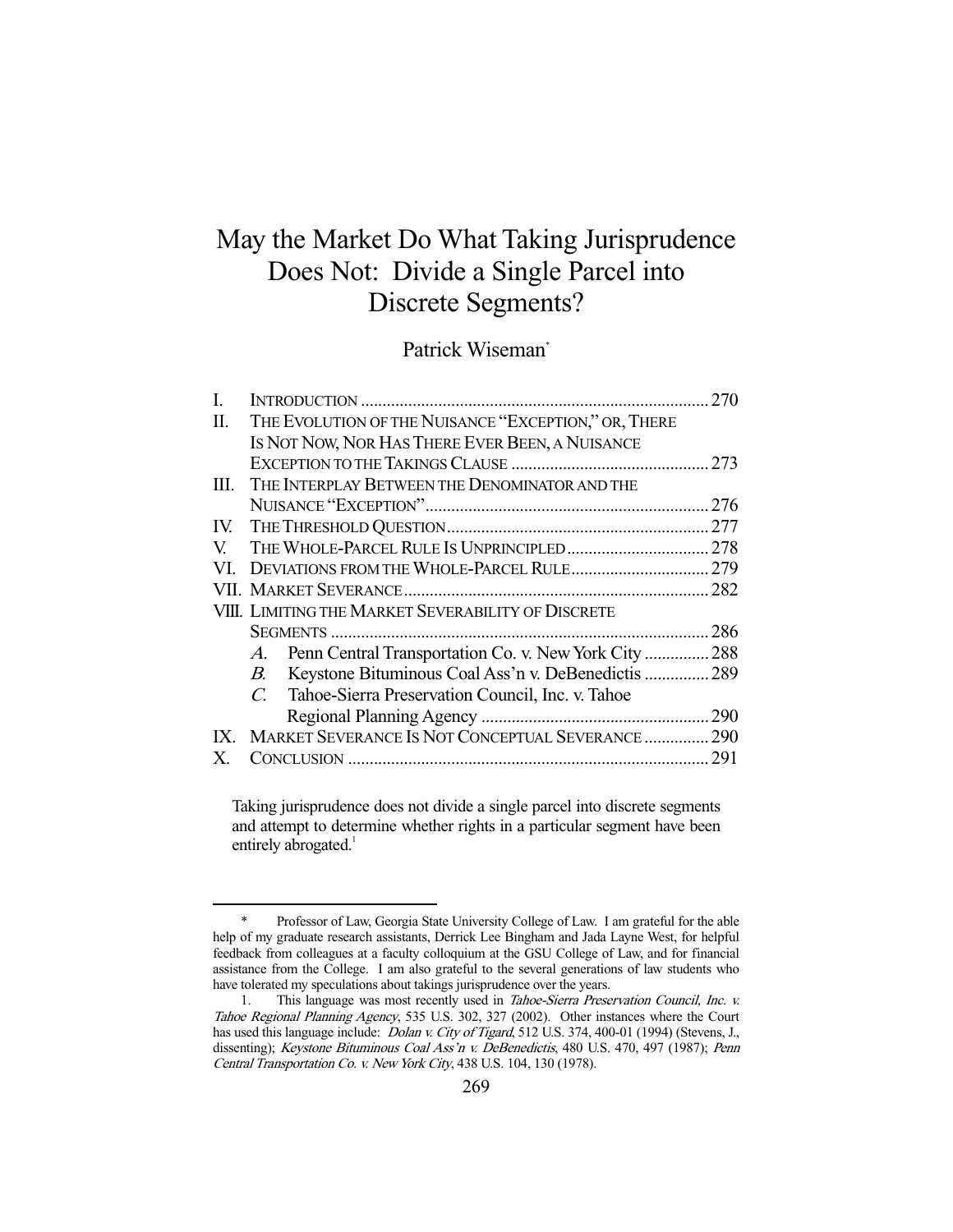## I. INTRODUCTION

-

 Current takings doctrine distinguishes two kinds of takings, categorical and noncategorical, or takings per se and takings per accidens. A categorical, or per se, taking occurs when government destroys an essential property right,<sup>2</sup> either by physical occupation<sup>3</sup> or by regulating away all economically viable use.<sup>4</sup> A noncategorical, or per accidens, taking occurs when the government justification for its action is insufficiently weighty to justify the adverse impact on the affected property.<sup>5</sup> A *temporary* taking occurs when a government regulation, later rescinded, effects a categorical taking.<sup>6</sup> No taking occurs if government is regulating a common law nuisance, even if the regulation would otherwise effect a taking (of either kind).<sup>7</sup> This summary of

<sup>2.</sup> The "essential property rights" are the rights to exclude, use, and dispose. See Loretto v. Teleprompter Manhattan CATV Corp., 458 U.S. 419, 433 (1982); 1 WILLIAM BLACKSTONE, COMMENTARIES \*134.

 <sup>3.</sup> See Loretto, 458 U.S. at 432.

 <sup>4.</sup> See Lucas v. S.C. Coastal Council, 505 U.S. 1003, 1016 (1992). The "set formula" the Court usually uses for categorical takings comes from Agins v. City of Tiburon. A taking occurs "when land-use regulation does not substantially advance legitimate state interests or denies an owner economically viable use of his land." 447 U.S. 255, 260 (1980). The Court has recently recognized that this is an unfortunate way of stating the rule as it tends to confuse a deprivation of property without due process (failure to advance any legitimate state interest) with a true taking (destruction of an essential property right). See Lingle v. Chevron U.S.A., Inc., 125 S. Ct. 2074, 2082-83 (2005). Whether *Lingle* will at last cure the confusion between deprivations and takings seems unlikely, as the Court's taking jurisprudence has systematically confused them at least since Pennsylvania Coal Co. v. Mahon, 260 U.S. 393 (1922), a due process case, dicta in which is the source of much current takings doctrine. See generally Patrick Wiseman, When the End Justifies the Means: Understanding Takings Jurisprudence in a Legal System with Integrity, 63 ST.JOHN'S L. REV. 433 (1989). In noncategorical takings cases, the Court denies the existence of any set formula, engaging instead in "an essentially ad hoc factual" analysis. Penn Cent., 438 U.S. at 124.

<sup>5.</sup> See Penn Cent., 438 U.S. at 123-24. The test, from Penn Central, for a noncategorical or per accidens taking is a multifactor test, sometimes characterized as a balancing test, which looks at economic impact, interference with investment-backed expectations, character of the government action, whether the property owner enjoys a reciprocity of advantage, etc. Id. at 124-28. The Court has recently made clear that no factor is dispositive in this multifactor test. Palazzolo v. Rhode Island, 533 U.S. 606 (2001). Justice O'Connor, concurring in *Palazzolo*, expresses a very high degree of comfort with the ad hoc approach, which is perhaps not surprising, given her judicial style. *Id.* at 635-36. Although the factors appear to be about impact on the property owner, it is the adverse impact on the *property* that is at issue, as, after *Palazzolo*, a takings claim runs with the land. *See infra* text accompanying notes 67-73.<br>6. See Tahoe-Sierra, 535 U.S. at 321; First English Evangelical

See Tahoe-Sierra, 535 U.S. at 321; First English Evangelical Lutheran Church v. County of L.A., 482 U.S. 304 (1987). According to Tahoe-Sierra, a regulation which temporarily denies all use is not a categorical taking, although it might be of sufficient duration to amount to a taking per accidens. 535 U.S. at 321. The decision in *Tahoe-Sierra* defies the logic, if not the dicta, of *First English*.

<sup>7.</sup> See Lucas, 505 U.S. at 1010. Lucas involved a categorical taking, the denial of all economically viable use (or so it was implausibly alleged). *Id.* at 1020. Had the South Carolina Coastal Commission been prohibiting a common law nuisance, Lucas would have had no takings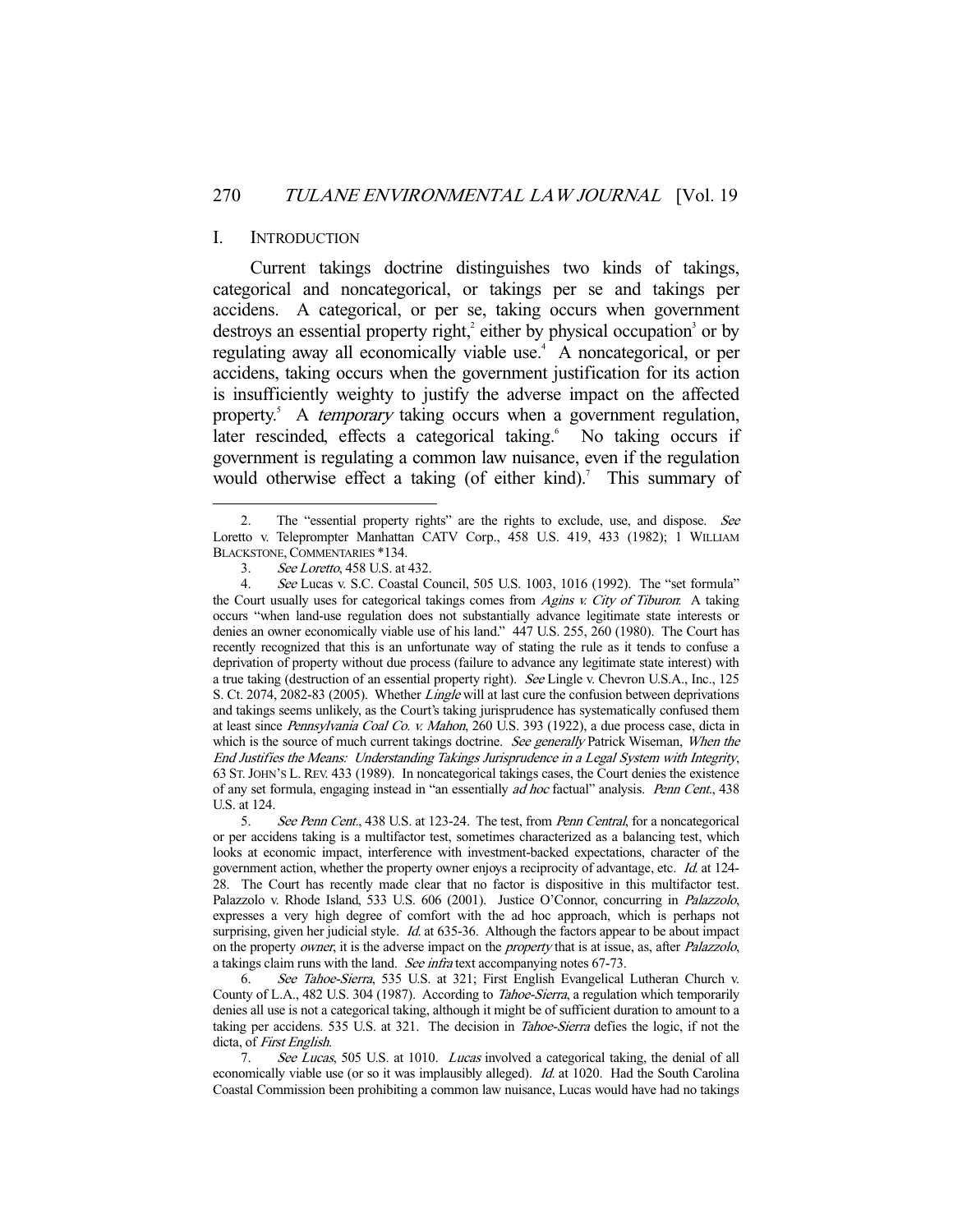current takings doctrine, while it creates a comforting illusion of clarity, is unhelpful absent an answer to the threshold question: what "property" is at issue? This question, which has come to be called "the denominator question,"8 asks whether the property at issue (the denominator) is a "single parcel," only a fraction of which is adversely affected by the government action, or a "discrete segment," all of which is adversely affected. Although the United States Supreme Court has recently reiterated, in Tahoe-Sierra Preservation Council, Inc. v. Tahoe Regional Planning Agency, its preference for the former, the denominator question is hardly settled, the current Court being closely divided on the issue.<sup>9</sup>

In another recent case, *Palazzolo v. Rhode Island*, the Court has suggested that a buyer of land subject to regulation is not precluded from challenging the regulation's constitutionality, even if the buyer bought with notice of the regulation.<sup>10</sup> Hence the question asked by this Article: may the market do what taking jurisprudence does not, i.e., divide a single parcel into discrete segments? Before *Palazzolo*, it would have been presumed that someone who buys a piece of property subject to a regulation which renders it essentially worthless, and who pays the appropriately distressed price for the land, has no takings claim, as such a buyer has no reasonable investment-backed expectations, a presumptively critical factor in the Penn Central Transportation Co. v. City of New York multifactor test.<sup>11</sup> Palazzolo, however, holds that a takings claim runs with the land, so that a buyer of regulated property acquires the property, subject to regulation, together with the right to challenge the constitutionality of the regulation.<sup>12</sup> But what if a buyer buys only so much of the land as is adversely affected by the regulation,

claim, even if his property was rendered valueless by the regulation. Had the case involved a noncategorical taking, Lucas would have lost simply because nuisance regulation always weighs heavier in the balance than harm to an individual property owner. See infra text accompanying notes 21-22.

<sup>8.</sup> A number of cases use this terminology. See Tahoe-Sierra, 535 U.S. at 303, 330 n.19; Palazzolo, 533 U.S. at 631 n.22; Concrete Pipe & Prods., Inc. v. Constr. Laborers Pension Trust for S. Cal., 508 U.S. 602, 643 n.29 (1993); Lucas, 505 U.S. at 1017 n.7, 1054, 1066; Keystone Bituminous Coal Ass'n v. DeBenedictis, 480 U.S. 470, 497 (1987).

<sup>9.</sup> Tahoe-Sierra, 535 U.S. at 327, 331. Tahoe-Sierra was itself a 5-4 decision. Id. at 302. The next majority might answer the denominator question differently. Compare Justice Stevens' majority opinion, 535 U.S. at 331 ("The starting point for the [lower] court's analysis should have been to ask whether there was a total taking of the entire parcel ...."), with Justice Thomas's dissent, 535 U.S. at 355 ("I had thought that *First English* put to rest the notion that the 'relevant denominator' is land's infinite life" and "The majority's decision to embrace the 'parcel as a whole' doctrine as *settled* is puzzling.").

 <sup>10. 533</sup> U.S. at 628.

<sup>11. 438</sup> U.S. 104, 124-28 (1978). The *Penn Central* multifactor test is explained in more detail *supra* note 5.

 <sup>12.</sup> Palazzolo, 533 U.S. at 628.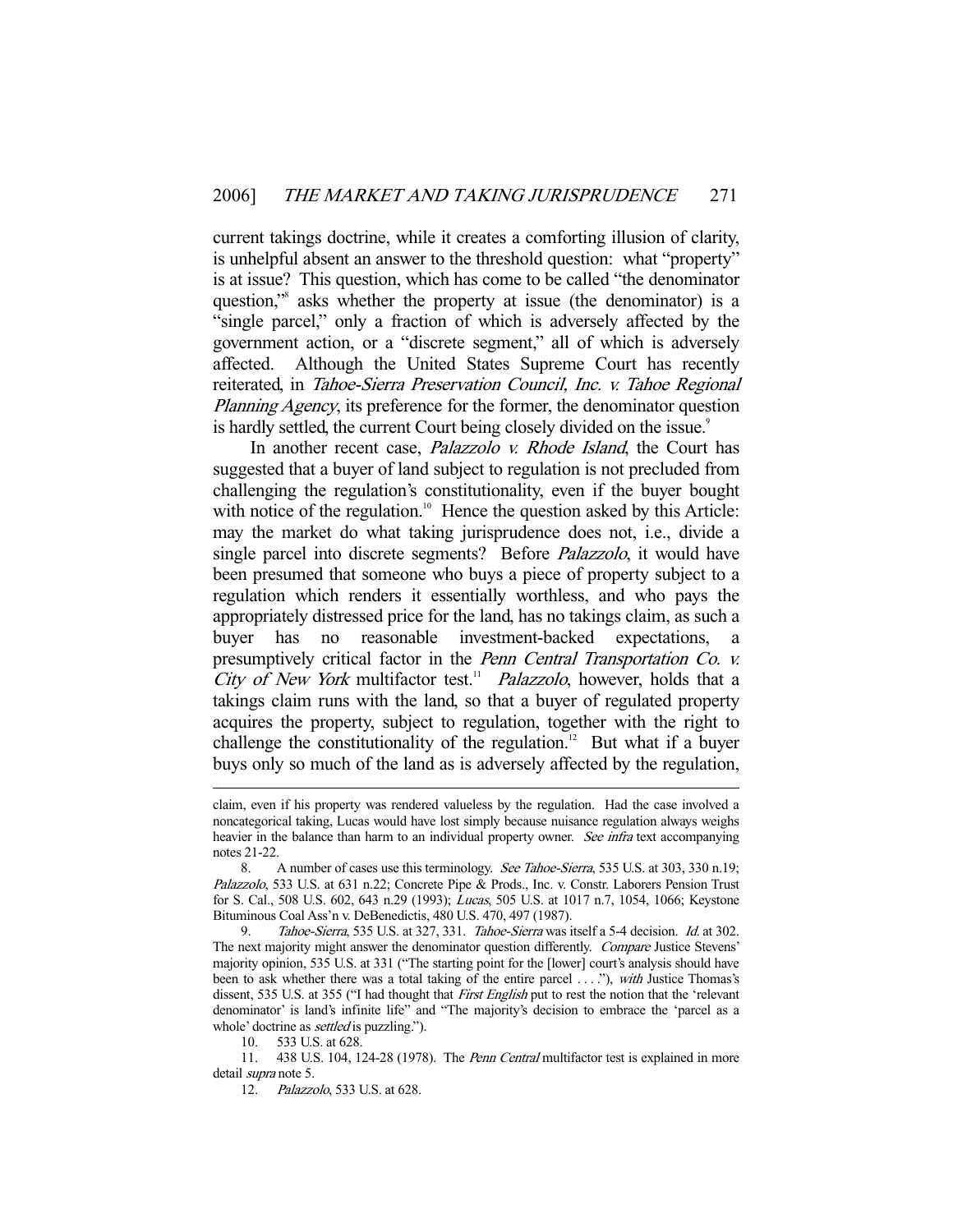thus effectively *defining* the denominator? Does that buyer have a takings claim?

 This Article addresses, only to reject, the "whole-parcel" rule of Tahoe-Sierra,<sup>13</sup> suggesting that a better answer to the denominator question lies in state-regulated property markets.<sup>14</sup> One obvious way in which state law defines "property" is in its nuisance doctrine, and so we start our analysis with an examination of the ill-named "nuisance exception" to the Takings Clause, and explore the relationship between that "exception" and the denominator question. We then turn to a discussion of why the "whole-parcel" rule of Tahoe-Sierra is unprincipled and review the Court's past deviations from this rule.<sup>15</sup> The Article next proposes and defends a reading of Palazzolo, which holds that the constitutionality of a land-use regulation turns more on the regulation's impact on the regulated land than it does on the impact on the owner of the regulated land.<sup>16</sup> The Article proposes that if a state's property market allows an owner to divide his property into discrete segments, then so too should an owner of *regulated* property be allowed to sever segments of his property (within the limits of a recognized property market) whenever regulation impairs or destroys an essential property right. We then reexamine Penn Central Transportation Co. v. New York City,<sup>17</sup> Keystone Bituminous Coal Ass'n v. DeBenedictis<sup>18</sup> and Tahoe-Sierra,<sup>19</sup> in light of this suggestion. Finally, the Article distinguishes market severance from conceptual severance and concludes that the market may indeed separate property into discrete, takable segments, but that this conclusion does not seriously impede the government's ability to regulate land use.

<sup>13.</sup> See Tahoe-Sierra, 535 U.S. at 327.

 <sup>14.</sup> This is by no means an original suggestion. Indeed, the Supreme Court has suggested as much itself. See Lucas v. S.C. Coastal Council, 505 U.S. 1003, 1017 n.7 (1992) ("The answer to this difficult question may lie in how the owner's reasonable expectations have been shaped by the State's law of property-i.e., whether and to what degree the State's law has accorded legal recognition and protection to the particular interest in land with respect to which the takings claimant alleges a diminution in (or elimination of) value.").

 <sup>15.</sup> See Tahoe-Sierra, 535 U.S. at 327.

 <sup>16.</sup> See Palazzolo, 533 U.S. at 629-30.

 <sup>17. 438</sup> U.S. 104 (1978).

 <sup>18. 480</sup> U.S. 470 (1987).

 <sup>19. 535</sup> U.S. at 302.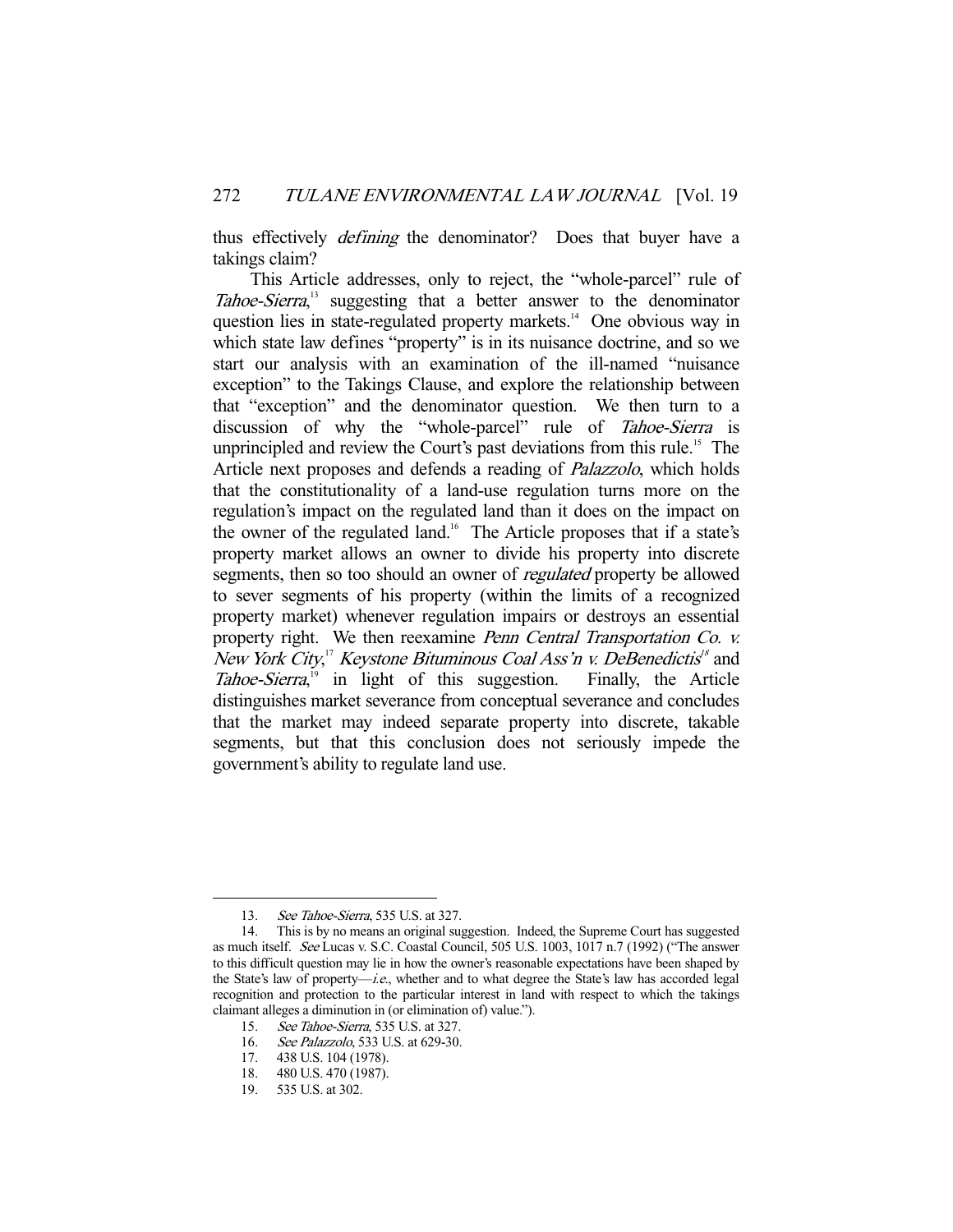II. THE EVOLUTION OF THE NUISANCE "EXCEPTION," OR,THERE IS NOT NOW, NOR HAS THERE EVER BEEN, A NUISANCE EXCEPTION TO THE TAKINGS CLAUSE

 Classic takings analysis did not allow a true nuisance exception to the Takings Clause, although such an exception has been frequently invoked, with the same series of cases always being cited in support. In each of the cases cited in support of the proposition that government may regulate a nuisance with constitutional impunity, there was invariably some value left in the regulated property.<sup>20</sup> In other words, that government was regulating a nuisance would usually defeat a claim of a taking per accidens, but the rationale had never in fact been invoked to excuse a taking per se. That is, those nuisance cases were simply limiting cases of (what was later to become) *Penn Central's* balancing test; $^{21}$  government prevailed because its interest in regulating a nuisance always outweighed the harm to the regulated owner, so long as some value remained in the property. The owner always enjoyed a "reciprocity of advantage," as everyone benefits from prohibition of nuisances.<sup>22</sup> And government could declare uses nuisances which had not been so declared before. But if the government regulation effected a categorical taking, that taking was not "excused" by appeal to a nuisance exception; when a regulation destroyed an essential property right, it effected a per se taking, regardless of the government purpose served.<sup>23</sup>

Under the new nuisance "exception," declared by *Lucas v. South* Carolina Coastal Council, if a government regulation destroys all

 <sup>20.</sup> See Goldblatt v. Hempstead, 369 U.S. 590, 591 (1962) (holding that law effectively prevented continued operation of quarry in residential area); Miller v. Schoene, 276 U.S. 272, 273 (1928) (ordering destruction of diseased cedar trees to prevent infection of nearby orchards); Hadacheck v. Sebastian, 239 U.S. 394, 394 (1915) (holding that law barred the operation of brick works in residential area). As the Court, per Justice Scalia, noted in Lucas v. South Carolina Coastal Council, "[n]one of [the cases] that employed the logic of 'harmful use' prevention to sustain a regulation involved an allegation that the regulation wholly eliminated the value of the claimant's land." 505 U.S. 1003, 1026 (1992). In other words, there has never been a nuisance "exception" to the Takings Clause.

 <sup>21.</sup> See Penn Cent. Transp. Co. v. New York City, 438 U.S. 104, 124-28 (1978). The Penn Central balancing test is discussed in more detail supra note 5.

<sup>22.</sup> The phrase comes from Justice Holmes's dicta in Pennsylvania Coal Co. v. Mahon, 260 U.S. 393, 415 (1922), characterized as such by the Court in Keystone Bituminous Coal Ass'n v. DeBenedictis, 480 U.S. 470, 490-92 (1987).

<sup>23.</sup> See Loretto v. Teleprompter Manhattan CATV Corp., 458 U.S. 419, 434 (1982) (internal citation omitted) ("In short, when the 'character of the governmental action' is a permanent physical occupation of property, our cases uniformly have found a taking to the extent of the occupation, without regard to whether the action achieves an important public benefit or has only minimal economic impact on the owner."). Although Loretto is, in legal time, a relatively recent case, it is evident from the Court's opinion in *Loretto* that it was not announcing a new rule. See id. at 435.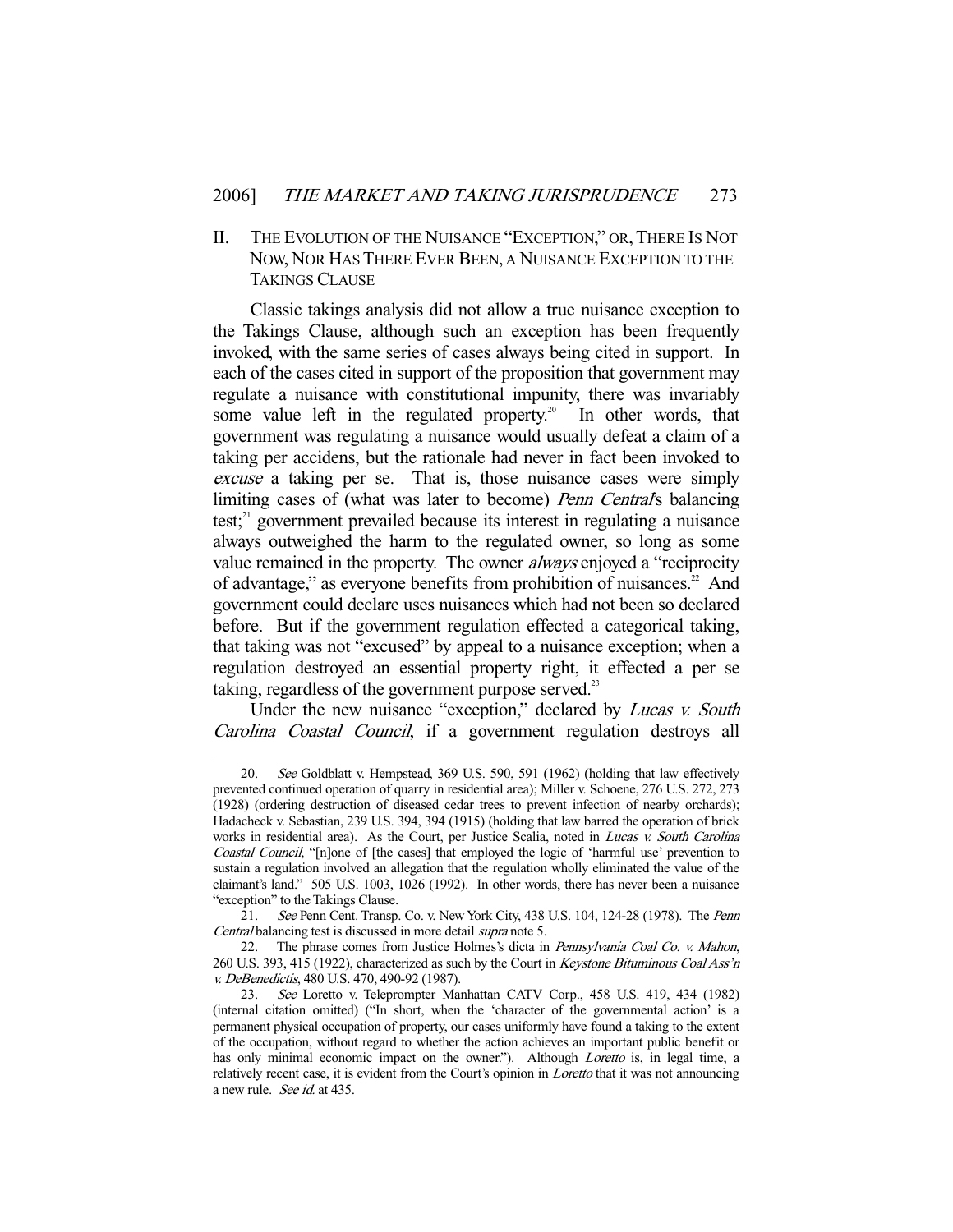economically viable use, it effects a (categorical) taking, unless government is regulating a common law nuisance, i.e., a use that is a nuisance under the background principles of the state's real property and nuisance  $law<sup>24</sup>$  Insofar as a nuisance "exception" to the takings clause excuses what would otherwise be a taking, the *Lucas* "exception" is not, properly speaking, a nuisance exception at all; there is no taking in these circumstances, as the regulated owner had no right to put the property to the regulated use in the first place.<sup>25</sup> Thus, after *Lucas*, whether the owner is entitled to the regulated use is part of the threshold question, whether the owner has a property interest at stake at all.<sup>26</sup>

That the use, as the *Lucas* court puts it, was "not part of [the owner's] title to begin with" will come as a surprise to many owners engaged in newly prohibited uses.<sup>27</sup> A frequent situation in which a neighbor prevails in nuisance litigation, the Court's test for whether the use was prohibited under the state's background principles<sup>28</sup> occurs when a use, otherwise legal, becomes a nuisance because the character of surrounding use has changed.<sup>29</sup> The Court's "rationale" in *Lucas* ignores this reality.30 The "classic" nuisance analysis better protects the interests of property owners than does the "modern" one.<sup>31</sup>

 <sup>24. 505</sup> U.S. 1003, 1029 (1992). Lucas thus constitutionalizes state property law. What may be a nuisance, and so prohibitable with impunity, in one state may not be a nuisance in another state; so what may be an unconstitutional taking in one state may be a valid regulation of property use in another. While that may seem problematic, it is not unusual for the meaning of "property" to be a matter of state law. See, e.g., Bd. of Regents of State Colls. v. Roth, 408 U.S. 564, 577 (1972) ("Property interests, of course, are not created by the Constitution. Rather, they are created and their dimensions are defined by existing rules and understandings that stem from an independent source such as state law."). Indeed, turning to state law for the definition of property may be the solution to our problem. See infratext accompanying notes 89-94.

<sup>25.</sup> As the Court puts it in *Lucas*, "[w]here the State seeks to sustain regulation that deprives land of all economically beneficial use, we think it may resist compensation only if the logically antecedent inquiry into the nature of the owner's estate shows that the proscribed use interests were not part of his title to begin with." 505 U.S. at 1027.

 <sup>26.</sup> I am grateful to Sarah Tosone, a student in my Spring 2003 Property II class, for this insight, which, like all great insights, seems obvious in retrospect.

<sup>27.</sup> See supra text accompanying note 25.

<sup>28.</sup> See Lucas, 505 U.S. at 1029 ("A law or decree with such an effect [destruction of use] must . . . do no more than duplicate the result that could have been achieved in the courts—by adjacent landowners (or other uniquely affected persons) under the State's law of private nuisance, or by the State under its complementary power to abate nuisances that affect the public generally, or otherwise.").

 <sup>29.</sup> See Spur Indus., Inc. v. Del E. Webb Dev. Co., 494 P.2d 700, 707-08 (Ariz. 1972). Spur Industries is now a classic example of this.

 <sup>30.</sup> Further, it precludes a legislature from regulating uses it deems noxious, leaving such regulation entirely to the common law, at least when such regulation renders property worthless. This result is surely unintended. See infratext accompanying notes 82-84.

 <sup>31.</sup> There is a certain irony to the fact that Justice Scalia, writing for the Court, has undermined property rights in the apparent belief that he's protecting them. He first did so in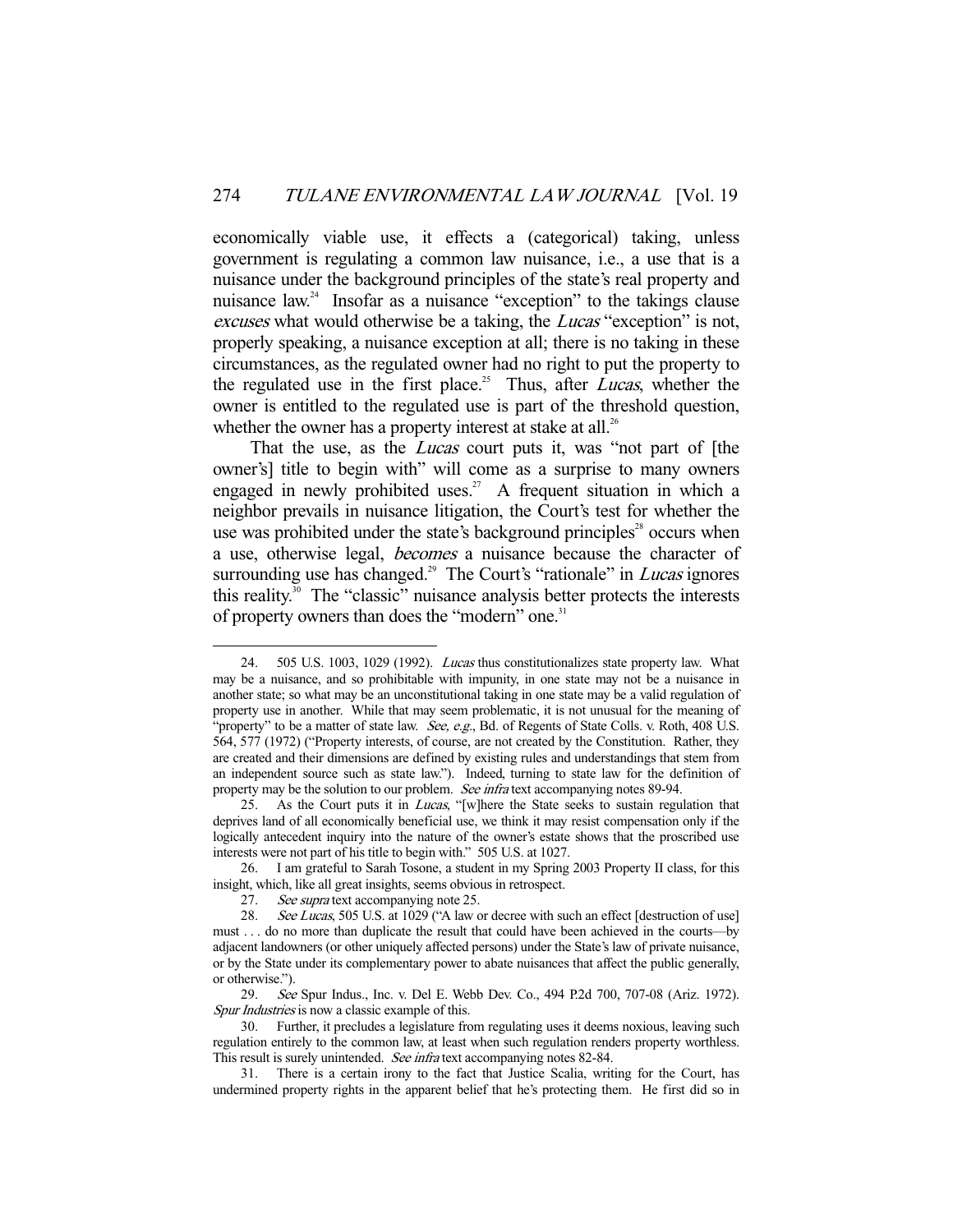Whether a use is a common law nuisance is, in any event, a rather more complex question than the *Lucas* court seems to acknowledge.<sup>32</sup> In a situation where the use has evolved into a nuisance because surrounding use has changed, it may well be that the government which, after this fact, prohibits the use, should be liable to compensate the owner whose use has been prohibited. This, indeed, may well be the result of a common law nuisance action, which the Lucas Court claimed was its measure of whether the use was a common law nuisance.<sup>33</sup> Government prohibition of a "noxious use," if that use is a common law nuisance, is akin to the injunction which a private plaintiff might secure if suing for a private nuisance. If the plaintiff "came to the nuisance," the injunction might be granted, but at the plaintiff's expense.<sup>34</sup> The analogous result, that government may prohibit the use, but only if willing to pay for it, should be available to a landowner under the *Lucas* analysis. In *Nollan v.* California Coastal Commission, the Court holds that "if [the California Coastal Commission] wants an easement across the Nollans' property, it must pay for it."<sup>35</sup> It is not obvious why, if government wants what is essentially an inverse nuisance easement on someone's property, it should not likewise have to pay for it (on the assumption that the nuisance-use is the only economically viable use of the property, an assumption which, as we have suggested, is rarely accurate).<sup>36</sup>

Nollan v. California Coastal Commission, 483 U.S. 825 (1987), in which the Court, in an opinion by Justice Scalia, effectively held that government could regulate irrationally so long as it was willing to pay for it; and he does so again in *Lucas*, 505 U.S. 1003, holding that a property owner engaged in a lawful use may be denied that use once it becomes a nuisance, and may be denied *all* use if it happens that there is no use which would not be a common law nuisance. In each case, the *particular* landowner prevails, but at the price of a rule which undermines property rights more generally.<br>32. See

See Lucas, 505 U.S. at 1035.

 <sup>33.</sup> See id.

 <sup>34.</sup> See Spur Indus., 494 P.2d at 706-07.

 <sup>35.</sup> Nollan, 483 U.S. at 842.

 <sup>36.</sup> That the assumption is so rarely accurate renders Lucas a far less important decision than it appeared when decided. See 505 U.S. 1003. Only if a regulation destroys all economically viable use do we even ask the *Lucas* question, whether a common law nuisance is being regulated. Otherwise, we apply the *Penn Central* balancing test, for a taking per accidens, and government, more often than not, prevails. Penn Cent. Transp. Co. v. New York City, 438 U.S. 104, 124-28 (1978). In Nollan, government must pay for the easement because it has destroyed, not merely impaired, the right to exclude. 483 U.S. at 841-42. Again, it is a rare regulation which destroys the right to use. See infra note 51 and accompanying text.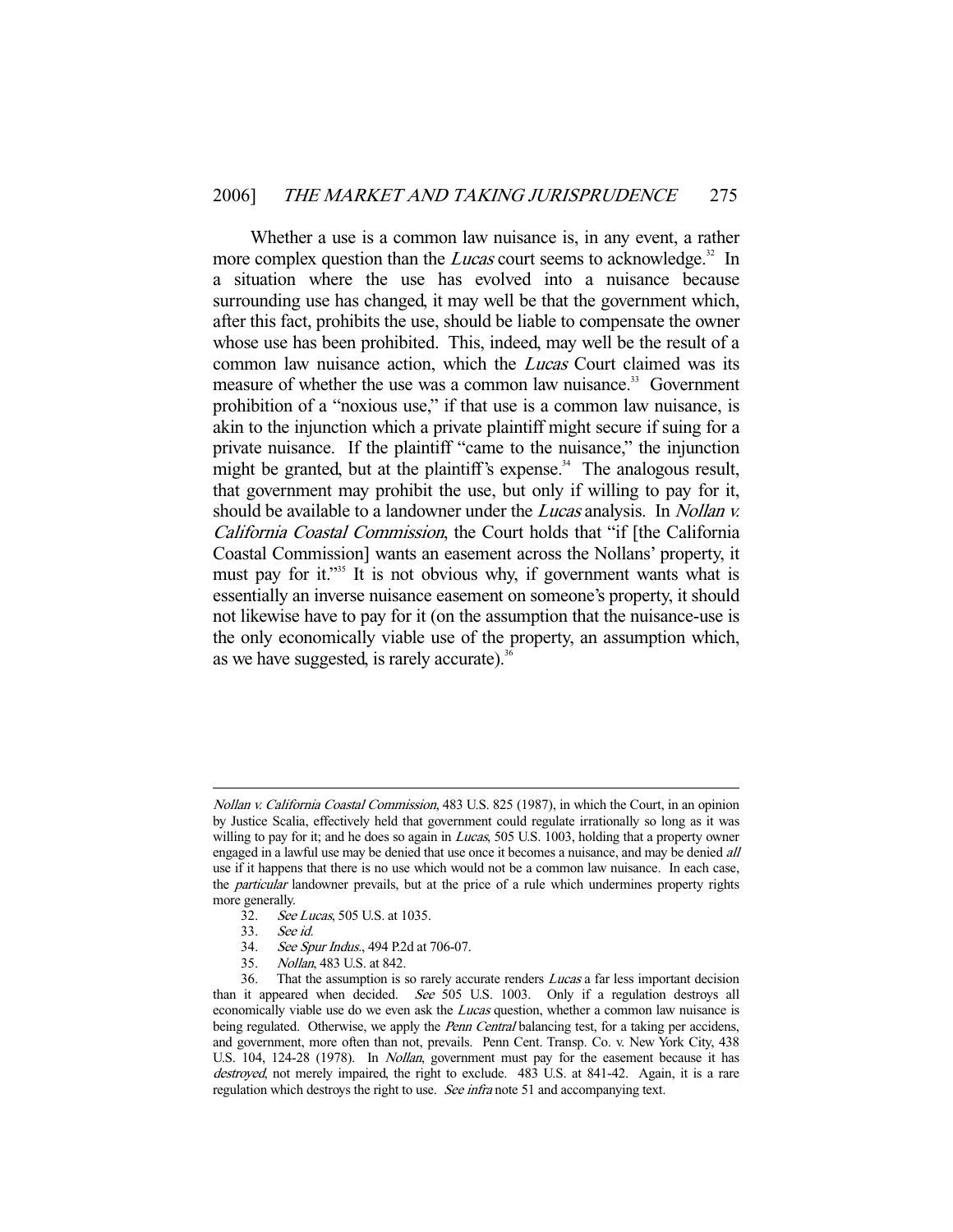## III. THE INTERPLAY BETWEEN THE DENOMINATOR AND THE NUISANCE "EXCEPTION"

 If the denominator is the whole parcel, then, under the old nuisance cases, government could regulate a "noxious" use, significantly impair the value of property, and yet avoid a takings claim. This, as suggested earlier, $37$  is simply a limiting case of the ad hoc balancing test; where government is prohibiting a noxious use, its interest weighs most heavily in the balance.<sup>38</sup>

 Under the new nuisance rule, if the use is a common law nuisance then it is not part of the denominator to begin with. But if the use is *not* a common law nuisance, however noxious, government may not (without compensation) prohibit the use if the effect of the prohibition is to render an owner's property essentially useless.

 If, on the other hand, the denominator is a "discrete segment," namely, so much of the property as is adversely affected by the contested regulation, then the old nuisance cases must be understood, after all, to excuse a literal taking.<sup>39</sup> So, for example, if the denominator in *Miller v.* Schoene is the loss in value to the owner of the cedar trees, 100% of which has, by hypothesis, been lost, the regulation imposing the per se taking is excused, because cedar rust is a nuisance to apple orchards, which the state deems more important.<sup> $40$ </sup> Again, under the new nuisance rule, the use, growing cedar trees within range of apple orchards, is simply excluded from the denominator.<sup>41</sup>

 Whether the denominator is the "whole parcel" or that "discrete segment" adversely affected by regulation is, then, the threshold question.

<sup>37.</sup> See supra text accompanying notes 20-23.

 <sup>38.</sup> The government's interest may weigh fairly heavily in the balance when it is "securing a public benefit," too. The skepticism often expressed about the usefulness of the nuisance rule, which turns on the notion that one person's bad is another's good, is largely mooted when it is noticed that what is at issue is simply the weight of the government's interest and that that weight does not turn on whether government is pursuing a good or prohibiting a bad. See, e.g., Frank I. Michelman, Property, Utility, and Fairness: Comments on the Ethical Foundations of "Just Compensation" Law, 80 HARV. L. REV. 1165, 1193 (1967).

<sup>39.</sup> See Penn Cent., 438 U.S. at 150 (Rehnquist, J., dissenting).

 <sup>40.</sup> See Miller v. Schoene, 276 U.S. 272, 273-74 (1928). This is, in fact, a bad reading of Miller, both in treating the loss in value as the denominator, and in ignoring the fact that even cut cedar has value. See id. But it is the reading required if the case is to be understood as creating or applying a nuisance *exception* to the takings clause. Presumably, the state's deeming apple orchards more important than cedar stands is, post-Lucas, a legitimate articulation of the state's background principles.

 <sup>41.</sup> That growing cedars within range of orchards is a "nuisance" and so prohibitable with impunity shows the absurdity of the *Lucas* rationale.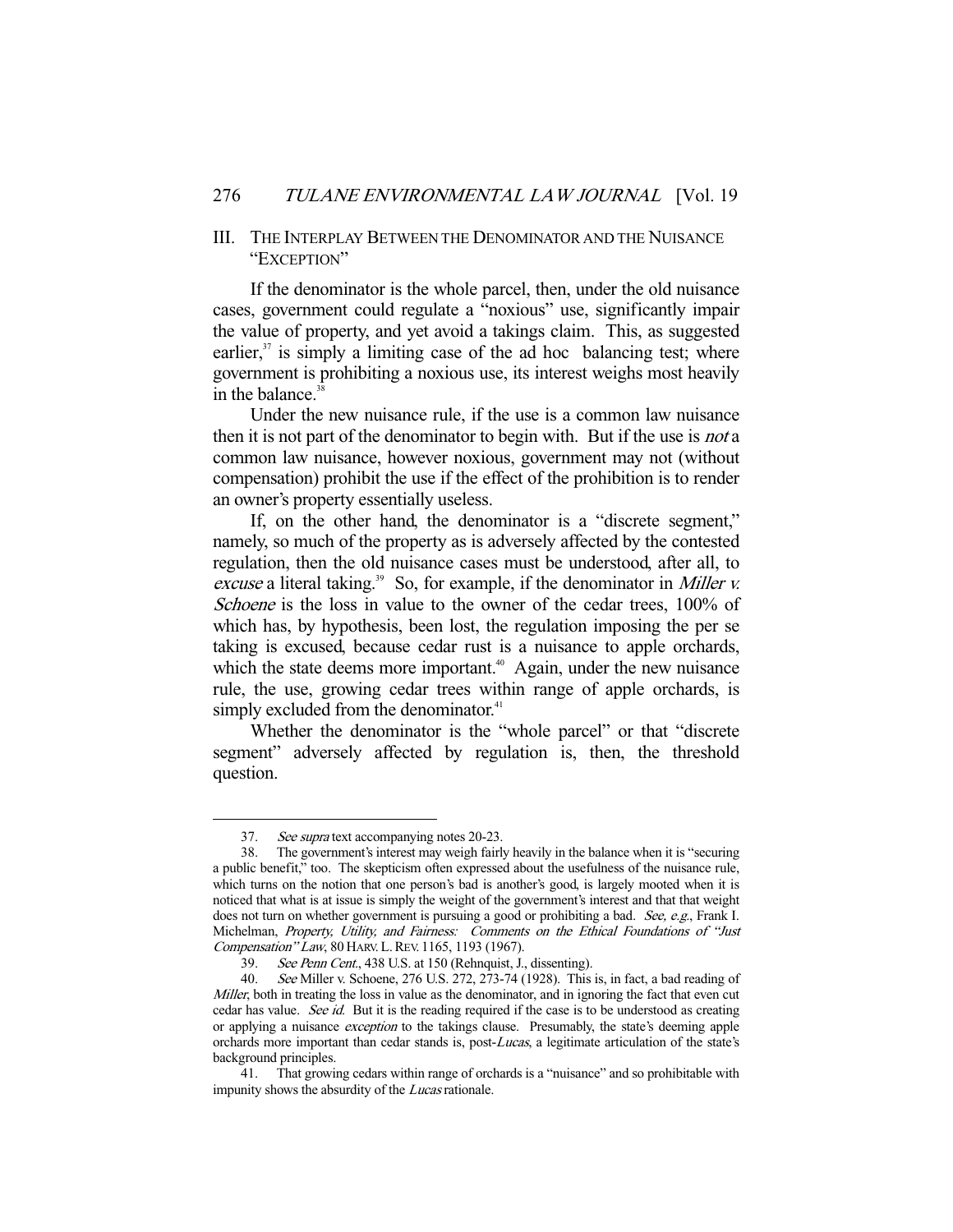## IV. THE THRESHOLD QUESTION

From the United States Supreme Court's suggestion in *Pennsylvania* Coal Co. v. Mahon that "certain coal" had been taken by the Kohler Act, $42$  to its insistence in *Penn Central* that the relevant property was the "city tax block,"43 from its treatment of the space occupied by cable company equipment as the relevant property in Loretto v. Teleprompter Manhattan CATV Corp.,<sup>44</sup> to its reiteration in Tahoe-Sierra that the Court considers only "the whole parcel" when faced with a taking claim,<sup>45</sup> the Court has been woefully inconsistent in answering the denominator question.<sup>46</sup> As with many threshold questions in constitutional cases, the answer is more or less dispositive of the case: if the denominator is the whole parcel, only a fraction of which has been lost to regulation, the owner almost certainly loses; on the other hand, if the denominator is a discrete segment, so much of the property as has been adversely affected by regulation, then the owner almost certainly wins.<sup>47</sup> It is for this reason that the Tahoe-Sierra Court rejected the "circular" argument that the property at issue is precisely the extent to which property has been adversely affected by regulation, and insisted instead that the property at issue is "the whole parcel," in all its *four* dimensions.<sup>48</sup> Thus, in *Tahoe-*Sierra, the Court states:

 <sup>42. 260</sup> U.S. 393, 414 (1922). That suggestion appears in what is perhaps the most influential *obiter dicta* in the Court's history. See id. at 415.

 <sup>43.</sup> Penn Cent., 438 U.S. at 130-31.

 <sup>44.</sup> Loretto v. Teleprompter Manhattan CATV Corp., 458 U.S. 419, 435 (1982).

 <sup>45.</sup> Tahoe-Sierra Pres. Council v. Tahoe Reg'l Planning Agency, 535 U.S. 302, 327 (2002).

<sup>46.</sup> But see Timothy J. Dowling, On History, Takings Jurisprudence, and Palazzolo: A Reply to James Burling, 30 B.C. ENVTL. AFF. L. REV. 65, 96 (2002) (asserting that "the parcel-asa-whole rule is one of the few firmly entrenched, bright lines in takings jurisprudence").<br>47. Other "threshold questions" which tend to be dispositive include: what clas

 <sup>47.</sup> Other "threshold questions" which tend to be dispositive include: what classification is in issue, in equal protection cases, and what right is asserted, in substantive due process cases. See, e.g., Gen. Elec. Co. v. Gilbert, 429 U.S. 125, 135 (1976) (holding that, in the equal protection context, classification on the basis of pregnancy is not a classification on the basis of sex, and so gets only rational basis scrutiny which it ipso facto survives); Bowers v. Hardwick, 478 U.S. 186, 190 (1986) (stating, in the substantive due process context, that "[t]he issue presented is whether the Federal Constitution confers a fundamental right upon homosexuals to engage in sodomy"), overruled by Lawrence v. Texas, 539 U.S. 558, 578 (2003) ("Th[is] case . . . involves two adults who, with full and mutual consent from each other, engaged in sexual practices common to a homosexual lifestyle . . . . Their right to liberty under the Due Process Clause gives them the full right to engage in their conduct without intervention of the government.").

 <sup>48.</sup> See Tahoe-Sierra, 535 U.S. at 331-32. The largest "whole parcel" in its four dimensions is the fee simple absolute. The Court's adoption of the common law estate as the "unit" of takable property suggests the Court's endorsement of a Blackstonian conception of property, where the rights to exclude, use, and dispose are the essential property rights, see supra text accompanying note 2, and real property is owned in "estates" of varying duration, the fee simple absolute being the "highest" estate known to the common law. Given the Court's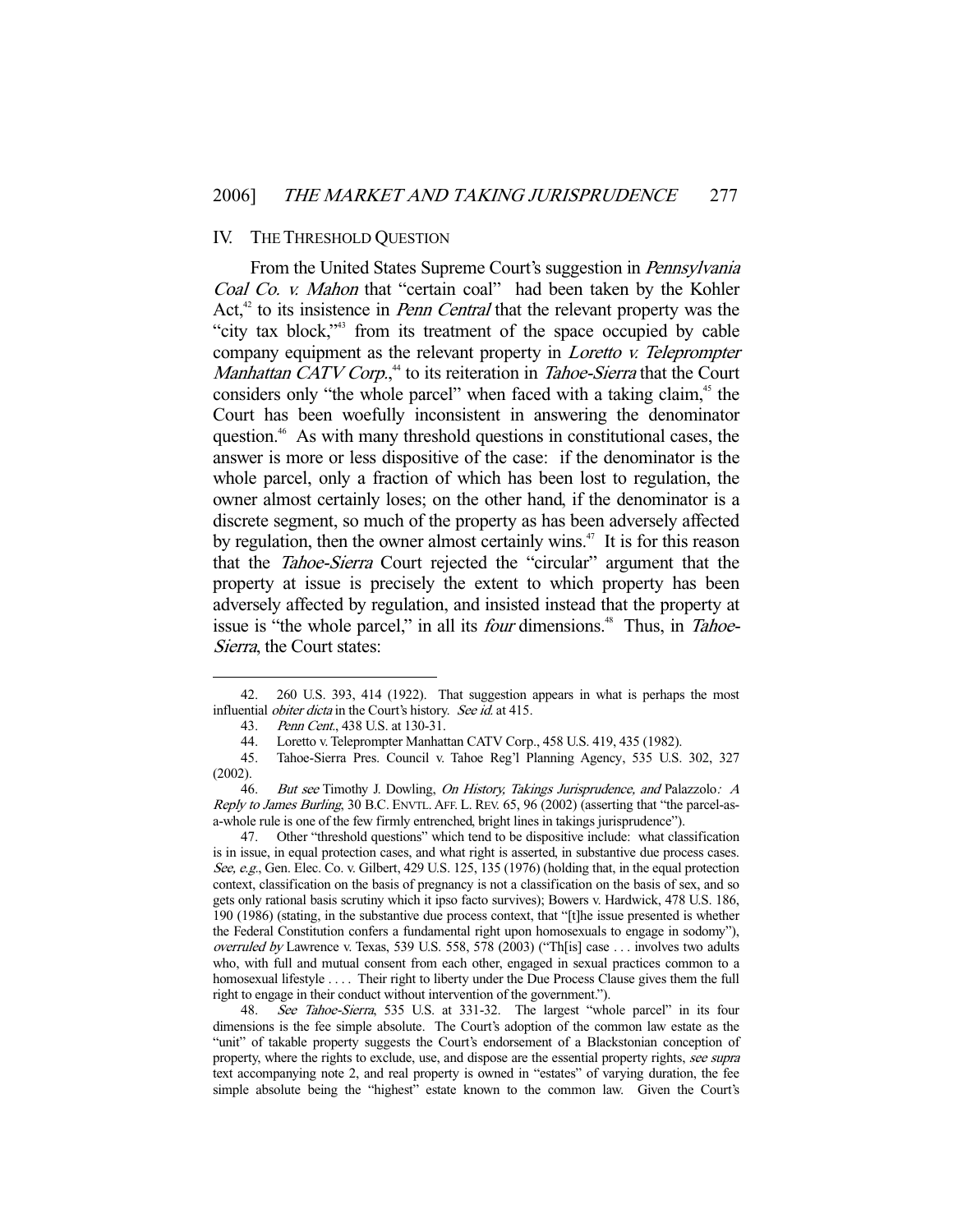An interest in real property is defined by the metes and bounds that describe its geographic dimensions and the term of years that describes the temporal aspect of the owner's interest. . . . Both dimensions must be considered if the interest is to be viewed in its entirety. Hence, a permanent deprivation of the owner's use of the entire area is a taking of "the parcel as a whole," whereas a temporary restriction that merely causes a diminution in value is not. Logically, a fee simple estate cannot be rendered valueless by a temporary prohibition on economic use, because the property will recover value as soon as the prohibition is lifted.<sup>49</sup>

 The threshold question being more or less dispositive of any takings claim, it is essential, if takings law is to have any principled foundation, that it be possible to give a principled answer to the question. Unfortunately, the whole-parcel rule does not provide that principled foundation.

## V. THE WHOLE-PARCEL RULE IS UNPRINCIPLED

-

 There is a fundamental flaw in the whole-parcel rule. It treats similarly regulated property owners differently depending on the extent of their holdings. There is no principled way to determine the "size" of the "whole parcel." Imagine three property owners, each of whom owns ten acres of land subject to a regulation which renders that ten acres essentially useless: A owns 200 acres, of which the regulated ten is but 5%; B owns twenty acres, of which the regulated ten is 50%; C owns only ten acres, of which the regulated ten is 100%. A almost certainly has no takings claim, under the whole-parcel rule, as A has lost only 5% of value and the government's basis for regulation is almost certainly sufficient to justify so small an impact.  $B$  has a better takings claim, having lost 50% of value, but government will probably still prevail,

inclination to defer to state law on the question of what counts as "property" for takings law purposes, this adoption of the Blackstonian conception for federal constitutional purposes would be problematic, but for the fact that it appears to be the general common law conception. Perhaps the Court thus completes the constitutionalization of the "liberal conception of property," a process which was only incomplete before. See Margaret J. Radin, The Liberal Conception of Property: Crosscurrents in the Jurisprudence of Takings, 88 COLUM. L. REV. 1667, 1668 (1988).

 <sup>49.</sup> Tahoe-Sierra, 535 U.S. at 331-32. In other words, the owner's investment-backed expectations are *restored* when the moratorium ends. This, of course, is why First English Evangelical Lutheran Church v. County of Los Angeles, 482 U.S. 304 (1987), was wrongly decided. See Patrick Wiseman, First English's Regulatory Takings Analysis: Is Compensation for a Landowner's Temporary Frustration of Economic Expectation Justified? 9 URB. L. & POL'Y 157, 160 (1988). The logic of First English, all the Court's protestations in Tahoe-Sierra to the contrary notwithstanding, really required the opposite result in *Tahoe-Sierra*. The Court should have had the courage to overrule First English, just as in Keystone it should have had the courage to overrule Pennsylvania Coal. The Court's lack of fortitude (or perhaps it's just a lack of votes) has made the law of takings increasingly incoherent, at least superficially.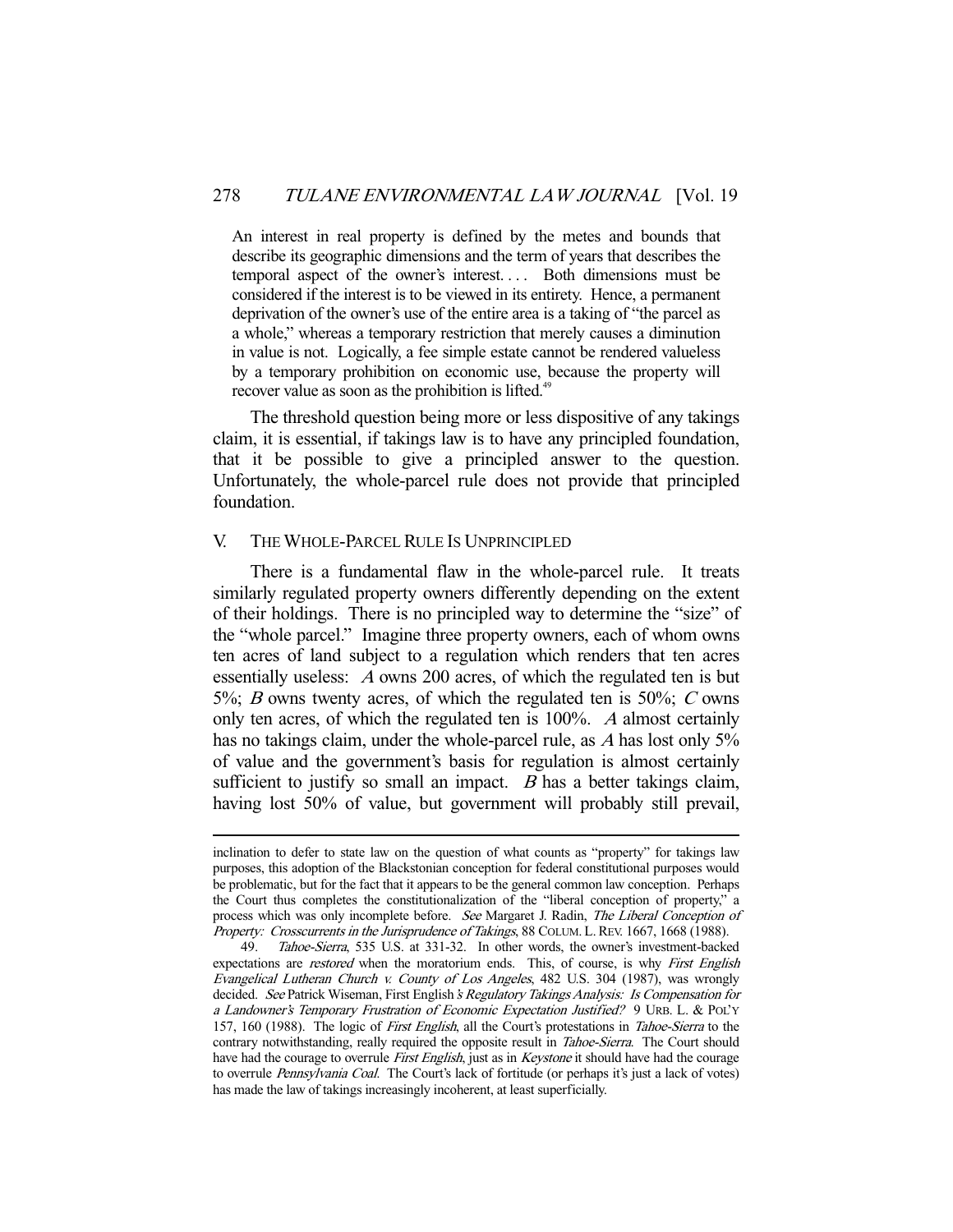especially if it is regulating a nuisance-like use.  $C$  has a categorical takings claim, having lost all economically viable use.

 This differing treatment of identically regulated property makes no principled sense.<sup>50</sup> A and B should be permitted to treat their regulated 10 acres as the denominator of the takings fraction, just as C can. And, if the regulation indeed renders their regulated property useless, i.e., effectively appropriates it, then government should be required to exercise its power of eminent domain and buy the property. But it is an extremely rare regulation which literally renders property useless.<sup>51</sup> Other than government-authorized physical occupation, which destroys the rights to exclude, use, and dispose, categorical takings are rare indeed. Even when the denominator is that "discrete segment" adversely affected by regulation, then, more often than not the appropriate takings test will be the ad hoc balancing test, and the question will be whether the government purpose served by the regulation is sufficiently weighty to justify the impact on the regulated property. While this imposes on government a burden to demonstrate a substantial justification for its regulation, that burden is not insurmountable and does not seem too much to expect when government regulation has so great an impact on land use.

## VI. DEVIATIONS FROM THE WHOLE-PARCEL RULE

-

 Not only is the whole-parcel rule unprincipled, but the Court has not always been so scrupulous in its identification of the property at stake, or in its refusal to engage in "conceptual severance" of property interests, to treat one "stick" in the bundle of sticks that is property as takable. $52$  In

 <sup>50.</sup> To the extent that a takings claim attaches to land, as suggested by Palazzolo, the whole-parcel rule makes even less sense. See infra text accompanying notes 67-73 (discussing Palazzolo v. Rhode Island, 533 U.S. 606 (2001)); Tyrone T. Bongard, Does Palazzolo v. Rhode Island's Upholding of the Transferability of Takings Claims Require a Rethinking of Takings Jurisprudence?, 81 N.C. L. REV. 392, 411 (2002) ("The parcel-as-a-whole doctrine thus encourages landowners to engage in inefficient transactions, such as purchasing and holding land in smaller size lots . . . or putting smaller parcels in the name of a relative or friend. The parcelas-a-whole doctrine also discriminates against those with larger landholdings and those who happen to concentrate those holdings in a particular area.").

<sup>51.</sup> An honest assessment of the regulation challenged in *Lucas v. South Carolina Coastal* Council, for example, would reveal that the finding of the lower courts that Lucas's property had no postregulation economically viable use was simply implausible. See 505 U.S. 1003, 1076 (1992). Justice Souter would have found certiorari improvidently granted because "[t]he petition for review was granted on the assumption that the State by regulation had deprived the owner of his entire economic interest in the subject property. . . . It is apparent now that . . . the trial court's conclusion is highly questionable." *Id.* 

 <sup>52.</sup> The notion of property as a "bundle" of rights, attributed variously to Justices Cardozo, Hart, and Honoré, or Hohfeld, continues to be useful. See WESLEY HOHFELD,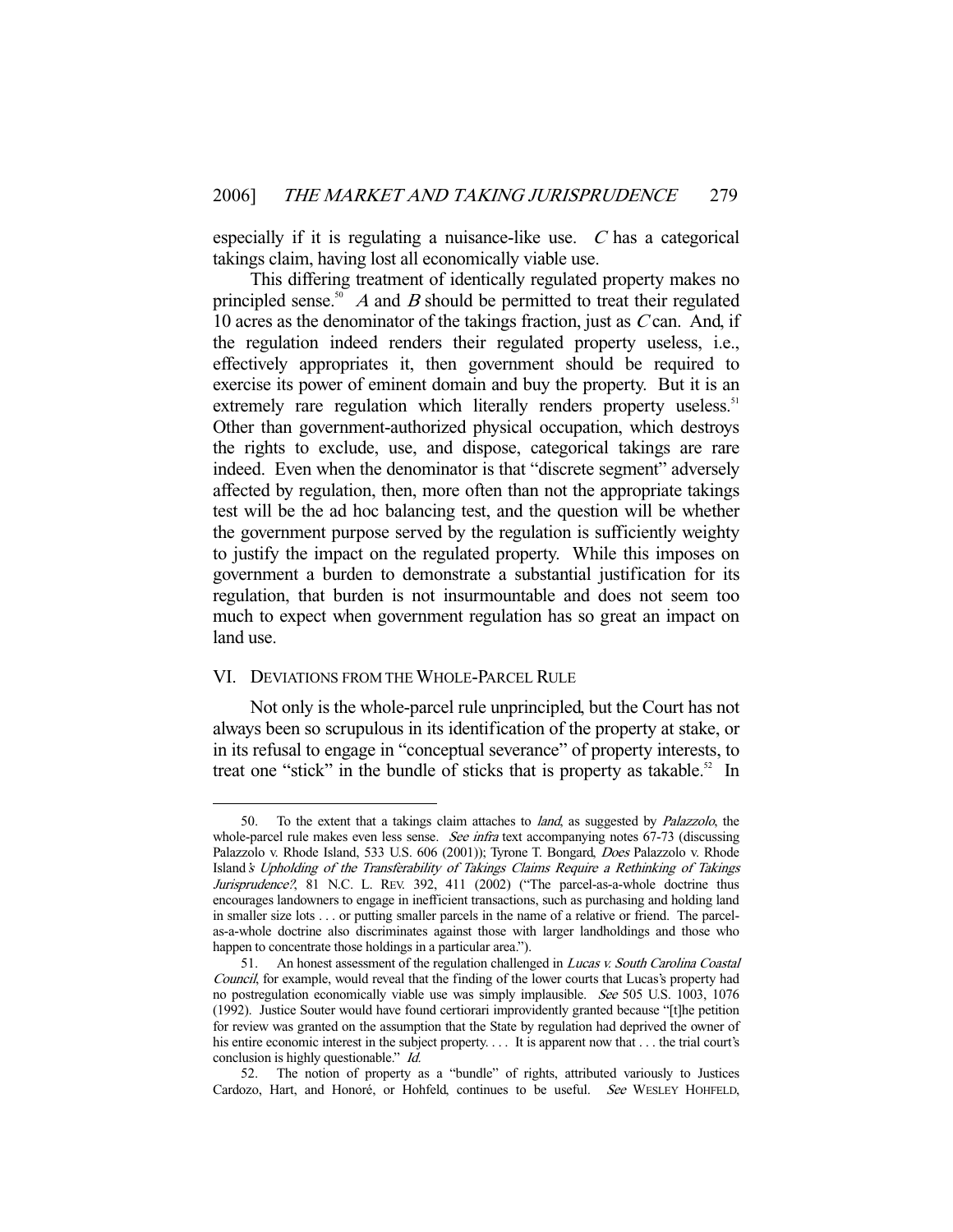Loretto, for example, the Court seemed willing to treat the two and a half cubic feet occupied by the cable company's cables and equipment separately from the "whole parcel," speaking of Jean Loretto's rights to "exclude, use, and dispose of" the space occupied by the cable company's equipment as having been literally destroyed.<sup>53</sup> Had the Court focused on the "whole parcel," presumably Jean Loretto's apartment building,<sup>54</sup> it might, nonetheless, have found a destruction of the right to exclude, despite the likely increase in the value of her property,<sup>55</sup> and so found a taking.<sup>56</sup> But that was not the Court's emphasis. The *Loretto* Court seemed to treat the space occupied by cable company equipment as the denominator of the takings fraction.<sup>57</sup> Tellingly, the Court's most recent citations to *Loretto* treat it as being mostly about the right to exclude, which, if the denominator is to be the whole parcel, is the only way that *Loretto* makes sense.<sup>58</sup>

FUNDAMENTAL LEGAL CONCEPTIONS AS APPLIED IN JUDICIAL REASONING AND OTHER LEGAL ESSAYS (1923); Antony Honore, Ownership, in OXFORD ESSAYS IN JURISPRUDENCE: A COLLABORATIVE WORK 107 (Anthony Guest ed., 1961); Robert J. Goldstein, Green Wood in the Bundle of Sticks: Fitting Environmental Ethics and Ecology into Real Property Law, 25 B.C. ENVTL. AFF. L. REV. 347, 366-86 (1998) (tracing origin of "bundle of sticks" metaphor to Justice Cardozo or Wesley Hohfeld).

-

 53. Loretto v. Teleprompter Manhattan CATV Corp., 458 U.S. 419, 435 (1982) ("Property rights in a particular thing have been described as the rights to 'possess, use and dispose of it.' To the extent that the government permanently occupies physical property, it effectively destroys *each* of these rights. . . . " (internal citation omitted)).

 54. Had Jean Loretto owned two, adjacent apartment buildings, would they be her "whole parcel?" Sometimes, perhaps, it is fairly easy to identify the "whole parcel" at issue. Even so, two identically-regulated owners are treated differently under the whole-parcel rule, depending on the extent of their holdings.

 55. An apartment building with cable is presumably more valuable than one without. That was not exactly Jean Loretto's choice, however. Her choice was between an apartment building with cable at *her* price and an apartment building with cable at *government's* price. See Loretto, 458 U.S. at 421. On the assumption that she would not have priced herself out of the market, she would have been better off setting her own price, and so the regulation cost her something.

 56. This would, in my view, have been the right analysis. And it appears to be the Court's more recent understanding of *Loretto. See Lucas*, 505 U.S. at 1020 n.8 (citing *Loretto*, 458 U.S. at 436, as support for protecting an "interest in excluding strangers from one's land").

 57. See Loretto, 458 U.S. at 436. Certainly, it was fair to say that Jean Loretto's right to exclude the cable company from so much of her roof as was occupied by its equipment was destroyed; and that her right to use so much of the space on her roof as was occupied by the equipment was likewise destroyed; and even that her right to *dispose* of that space was arguably destroyed. See id. Indeed, the latter was almost certainly Jean Loretto's real objection to the regulation; before its enactment, she could negotiate with the cable company a fee for occupation of her roof; postregulation, her compensation is predetermined. She had, quite literally, lost the right to dispose of that space at a negotiated price.

58. See Lucas, 505 U.S. at 1020 n.8. If the "whole parcel," i.e., Loretto's apartment building, is the denominator of the takings fraction, the decision does not make sense unless the right to exclude is deemed *destroyed* by the regulation; if it were merely *impaired*, then the Penn Central ad hoc factual analysis, see text accompanying supra note 5, would apply, and it is hard to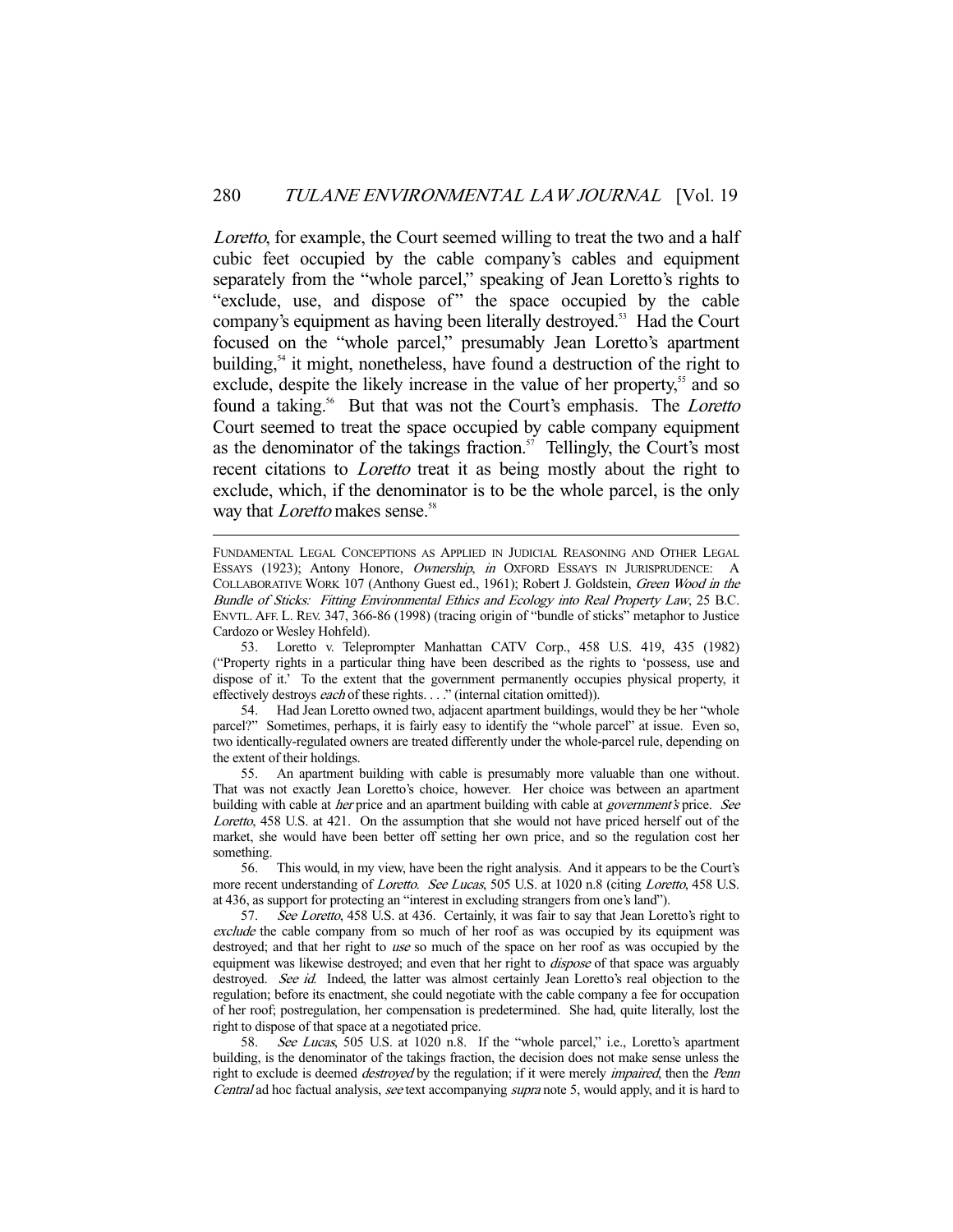Loretto is not the only case in which the Court has indicated a willingness to divide a single parcel into discrete segments. In *First* English Evangelical Lutheran Church v. County of Los Angeles, although the Court denies it in *Tahoe-Sierra*,<sup>59</sup> the Court seemed willing to treat a temporal slice as a separate segment of property.<sup>60</sup> In *Andrus v.* Allard, the Court seems to treat the right to alienate as a takable stick.<sup>61</sup> In *Lucas*, "economically viable use" is treated as a discrete segment of property.<sup>62</sup>

 But we have, so far, conflated two very different notions of "discrete segment." A discrete segment of property is either a physical subdivision of the property, one among the bundle of rights which constitutes property, or, most controversially, the extent to which property value is diminished by regulation. $63$  Where real property is *physically* divisible,

It is important to recognize that we did not address in that case [*First English*] the quite different and logically prior question whether the temporary regulation at issue had in fact constituted a taking. In *First English* the Court unambiguously and repeatedly characterized the issue to be decided as a "compensation question" or a "remedial question."

Id.

-

 60. First English Evangelical Lutheran Church v. County of L.A., 482 U.S. 304, 319 (1987). The First English Court stated:

The value of a leasehold interest in property for a period of years may be substantial, and the burden on the property owner in extinguishing such an interest for a period of years may be great indeed. Where this burden results from governmental action that amounted to a taking, the Just Compensation Clause of the Fifth Amendment requires that the government pay the landowner for the value of the use of the land during this period.

Id. (internal citation omitted). The First English Court, of course, also treated the right to use as severable. Id. at 321 ("[T]he ordinance has denied appellant all use of its property for a considerable period of years, and we hold that invalidation of the ordinance without payment of fair value for the use of the property during this period of time would be a constitutionally insufficient remedy.").

 61. Andrus v. Allard, 444 U.S. 51, 66 (1979). In Andrus, the Court upholds a regulation banning the sale of eagle feathers, but suggests that a regulation forbidding any alienation of particular property would be an unconstitutional taking. Id. ("In this case, it is crucial that appellees retain the rights to possess and transport their property, and to donate or devise the protected birds.").

62. See 505 U.S. 1003, 1016 (1992).

 63. Even Justice Holmes, who arguably got us into this mess with his largely advisory opinion in Pennsylvania Coal, acknowledges that "government hardly could go on if to some extent values incident to property could not be diminished without paying for every such change in the general law." Pa. Coal Co. v. Mahon, 260 U.S. 393, 413 (1922). Thus, the extent to which property value is lost to regulation is simply a nonstarter as an answer to the denominator question, as the *Tahoe-Sierra* Court correctly notes. See Tahoe-Sierra, 535 U.S. at 326. But the

imagine that Jean Loretto would have prevailed, given that the value of her parcel was almost certainly enhanced by the regulation requiring that she accommodate the cable company.

 <sup>59.</sup> Tahoe-Sierra Pres. Council v. Tahoe Reg'l Planning Agency, 535 U.S. 302, 328 (2002). In Tahoe-Sierra, the Court stated: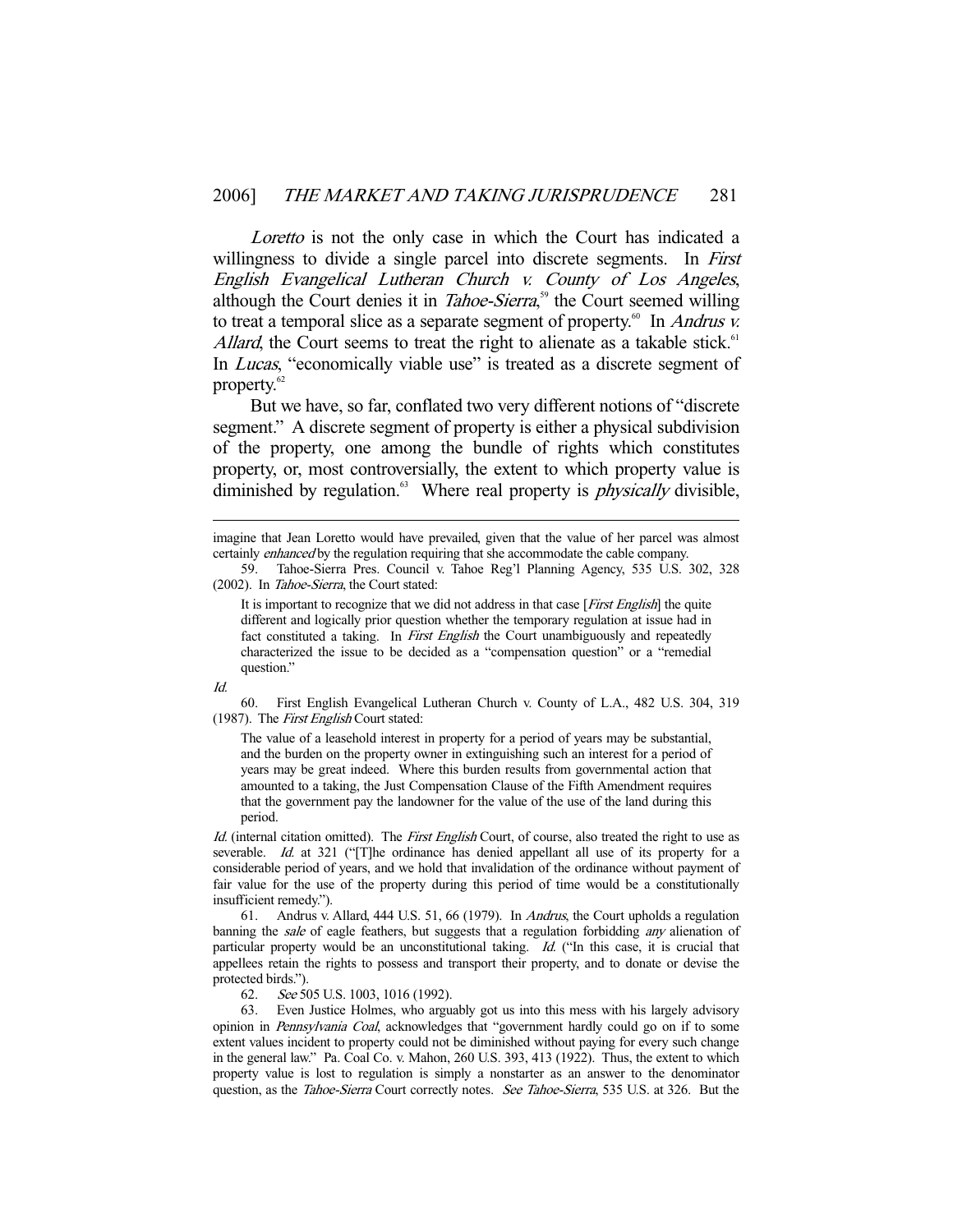there is no reason why the Court would not permit an owner to divide it.<sup>64</sup> If an owner can convey to a buyer a subdivided portion of property in fee simple absolute (i.e., a "whole parcel," just a whole parcel smaller than the owner's original), there seems no reason in principle not to permit such subdivision. Where matters become, perhaps, a little trickier is when the owner seeks to convey a "stick" from the bundle of sticks which constitutes the property; e.g., the owner may want to grant a right to use, an easement. The common law, of course, permits this all the time. And when the owner seeks *conceptually* to divide the property, as, for example, when the owner seeks to convey the right to collect rent on the property, matters become murkier still.

 So where, for takings law purposes, can we draw a line? Should there be any limits placed on an owner's ability to divide property, physically or conceptually, and to market the divisions? If the result of division is to render a piece of property subject to regulation essentially worthless, should the owner (or buyer) be precluded from bringing a takings claim?

## VII. MARKET SEVERANCE

Tahoe-Sierra reiterates the view, first articulated in Penn Central, that "'[t]aking' jurisprudence does not divide a single parcel into discrete segments and attempt to determine whether rights in a particular segment have been entirely abrogated."<sup>65</sup> Were it to do so, the categorical rules of Loretto (destruction of the right to exclude is a categorical taking) and Lucas (destruction of the right to use is a categorical taking) would seem to require that any "segment" of property destroyed by regulation be always held to be "taken" by that regulation, reasoning which the Tahoe-Sierra Court correctly rejects as circular.<sup>66</sup>

 While taking jurisprudence does not divide property into discrete segments, what is to stop a seller from doing so? Palazzolo holds that a buyer of regulated property is not precluded from challenging the regulation under the Takings Clause. $67$  The fact that the buyer took with

Court goes too far in rejecting more plausible contenders, "discrete segments" of property such as the rights to exclude, use, or dispose, which have long been recognized by the common law. See id.

<sup>64.</sup> But see infratext accompanying notes 77-78.

 <sup>65.</sup> Tahoe-Sierra, 535 U.S. at 327.

 <sup>66.</sup> See id.

 <sup>67.</sup> Palazzolo v. Rhode Island, 533 U.S. 606, 628 (2001). To the extent that Palazzolo can be read to make the essentially trivial point that an unripe takings claim survives transfer of title, it is uninteresting. See Gregory M. Stein, Takings in the 21st Century: Reasonable Investment-Backed Expectations After Palazzolo and Tahoe-Sierra, 69 TENN. L. REV. 891, 916-26 (2002). Far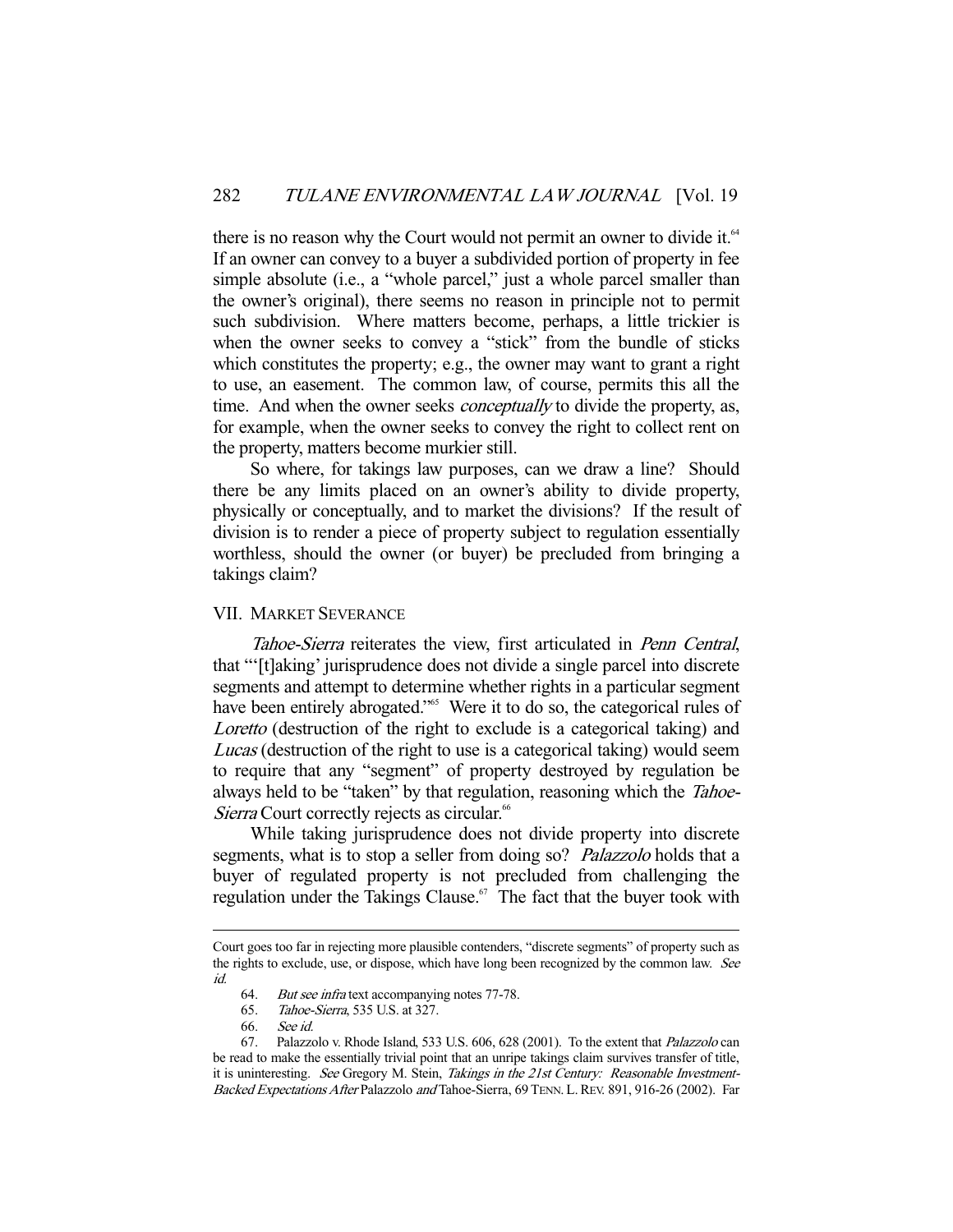notice of the regulation, and presumably paid a price that reflected the adverse effect of the regulation, does not foreclose an inverse condemnation action.<sup>68</sup> At the very least, this makes good economic sense. $\degree$  A seller of land subject to an arguably unconstitutional regulation should not be prevented from selling the land, if at a reduced price; and a buyer, having paid the reduced price, should not be precluded from spending whatever it takes (presumably not more than the discounted difference between the value of the land unregulated and the value of the land regulated) to test the constitutionality of the regulation.<sup>70</sup> The buyer, in other words, buys the right to challenge the constitutionality of the regulation together with the risk of failure, a risk that the seller, presumably, was unwilling to take.<sup>71</sup> A regulatory takings

more interesting is the suggestion that a takings claim runs with the land, at least so long as the statute of limitations has not run on the claim. I shall take this to be the "holding" of *Palazzolo* for purposes of my analysis; it is a holding I shall defend.

 <sup>68.</sup> Palazzolo, 533 U.S. at 627, 629. It is, or should be, no objection to the proposition that a takings claim runs with the land that the law does not permit the sale of legal claims. See Stein, supra note 67, at 899. If you injure my person, I cannot sell someone else my cause of action for battery, because I cannot sell my person; but if you injure my *property*, the buyer of my property should not be precluded from recovering for the injury. Perhaps to the extent that your injury to my property injures me personally, I should not be able to sell my cause of action along with my property; but a takings claim, at least as treated by the legal system, is not of this sort.

 <sup>69.</sup> That it makes good economic sense, of course, does not settle the question whether it is sound policy or just law.

 <sup>70.</sup> Under conventional economic analysis, it would be an irrational buyer who would spend any more than the difference in value, discounted by the probability of success. That is, if success is guaranteed, a buyer should be willing to spend the entire difference in value to secure property of the unregulated value. If the chance of success is but fifty percent, then the buyer should be willing to risk that much less. But why does this buyer have no reasonable investmentbacked expectations, and so lose under the *Penn Central* balancing test? See Penn Cent. Transp. Co. v. New York City, 438 U.S. 104, 123-24 (1978). For two reasons: (1) that element of the test is not dispositive (*Palazzolo*, 533 U.S. at 633); and, more to the point, (2) the buyer's investmentbacked expectation is *precisely* that the buyer may spend to challenge the regulation. The buyer's investment, that is to say, is the minimal cost of the property plus the cost of the litigation to challenge the regulation which rendered the property so cheap.

 <sup>71.</sup> The seller, of course, may have been unable to take the risk, lacking the resources to do so; but conventional economic analysis makes no distinction between those unwilling and those unable. See, e.g., RICHARD A. POSNER, THE ECONOMICS OF JUSTICE 61 (1983) ("The individual who would like very much to have some good but is unwilling or unable to pay anything for it—perhaps because he is destitute—does not value the good in the sense in which I am using the term 'value.'").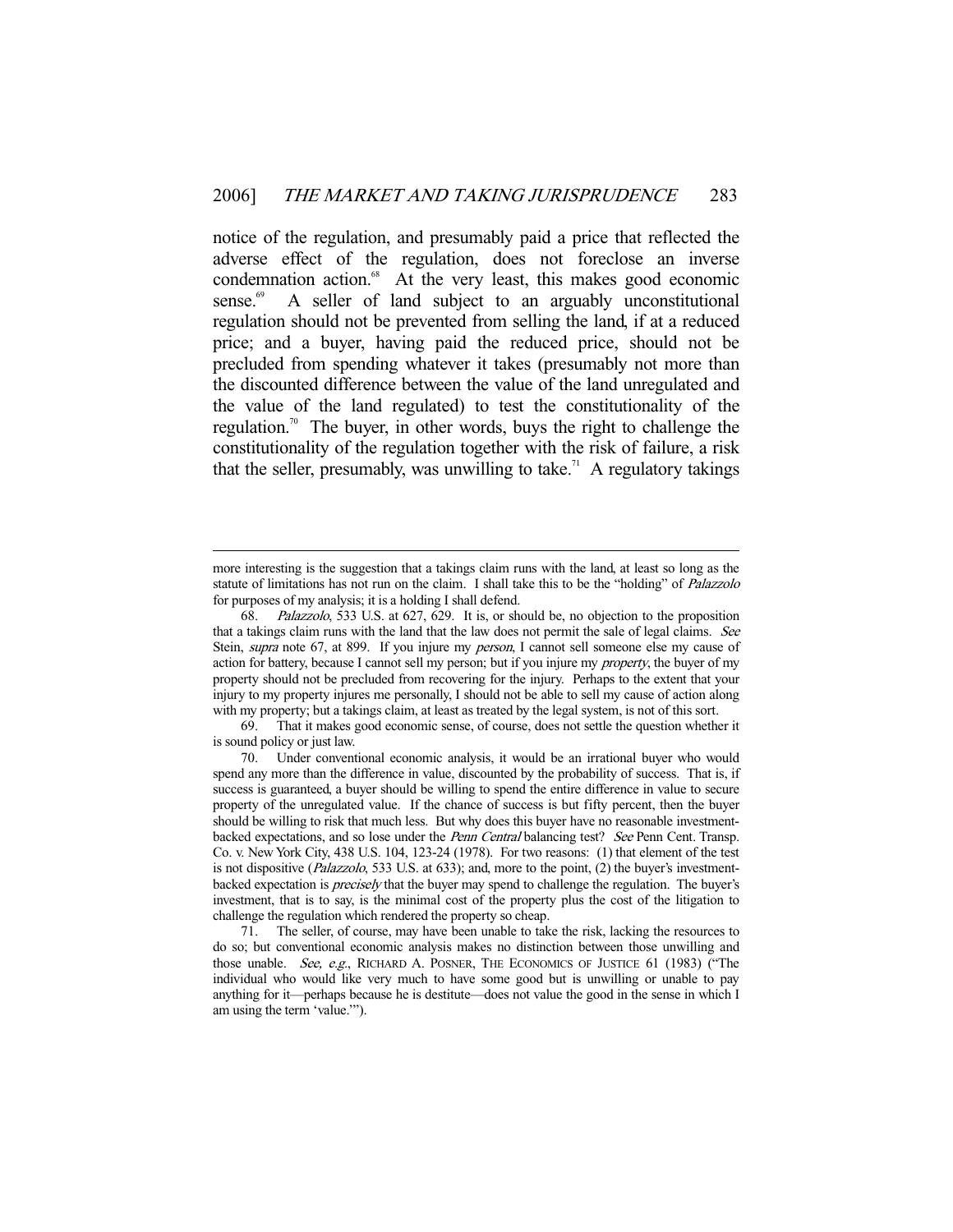claim, $\frac{7}{2}$  that is to say, runs with the land, and is not personal to the owner who is in possession when the regulation is adopted.<sup>73</sup>

 Mr. Palazzolo owned eighteen acres of developable land, a fact which (under the whole-parcel rule) defeated his claim that he had been denied all use and so was entitled to compensation under the categorical rule of *Lucas*.<sup>74</sup> While he asked the Court to treat his wetlands property as a discrete, "taken" segment, the Court declined the opportunity to settle the denominator question thereby offered, because Palazzolo had not raised the question below.<sup>75</sup> Had Palazzolo sold his wetlands property, would his buyer have had a takings claim? As just noted, Palazzolo essentially holds that takings claims run with the land, so that Palazzolo's buyer, who now, by hypothesis, owns property which is arguably useless, $<sup>76</sup>$  bought as well the right to challenge the regulation</sup> which makes it so. Justice Breyer, dissenting in *Palazzolo*, in response to a suggestion from some amici that strategic buying and selling of regulated property would lead to invalidation of all regulation, opines that no "constitutional provision concerned with 'fairness and justice' could reward any such strategic behavior."<sup>77</sup> Perhaps not; but why should Palazzolo be precluded from subdividing his property and selling the wetland portion, for a presumably "distressed" price? What considerations of "fairness and justice" preclude his buyer from launching a constitutional challenge against the regulation which renders the property essentially useless, if indeed such is the effect of the

<sup>72.</sup> Palazzolo distinguishes regulatory takings cases from eminent domain cases. Palazzolo, 533 U.S. at 628. Justice Kennedy, writing for the Court, opined that, in the latter cases, only the owner at the time of condemnation may recover. Id. This rule also makes economic sense; no rational buyer would spend the price of the property in order to recover the value of the property, and so come out even (but for the costs of the transaction), and without the property.

 <sup>73.</sup> This should be so, even if the takings claim was ripe before the sale. There is language in *Palazzolo* to suggest that only unripe takings claims run with the land, but that would (1) make Palazzolo singularly uninteresting, and (2) contrary to the logic of Palazzolo itself, mean that transfer of title cuts short the statute of limitations on bringing a takings claim. See Palazzolo, 533 U.S. at 629-30. Justice Stevens, dissenting in Palazzolo, disagrees that a takings claim is not personal to the owner when the regulation takes effect, arguing that Palazzolo's predecessor in interest was the only one with a takings claim. Id. at 638 (Stevens, J., dissenting). That the takings claim is not personal to the owner in possession when the regulation was adopted does not mean that the takings claim need not have existed when the regulation was adopted. In other words, I am not endorsing the notion of a sale which creates a takings claim.

 <sup>74.</sup> Id. at 631.

 <sup>75.</sup> Id.

 <sup>76.</sup> Property protected by wetlands regulation is not ipso facto useless. In other words, wetlands regulation, if the denominator of the takings fraction is the wetlands, does not automatically effect a categorical taking. Whether it effects a taking per accidens turns, as always, on the facts.

 <sup>77.</sup> Palazzolo, 533 U.S. at 655 (Breyer, J., dissenting).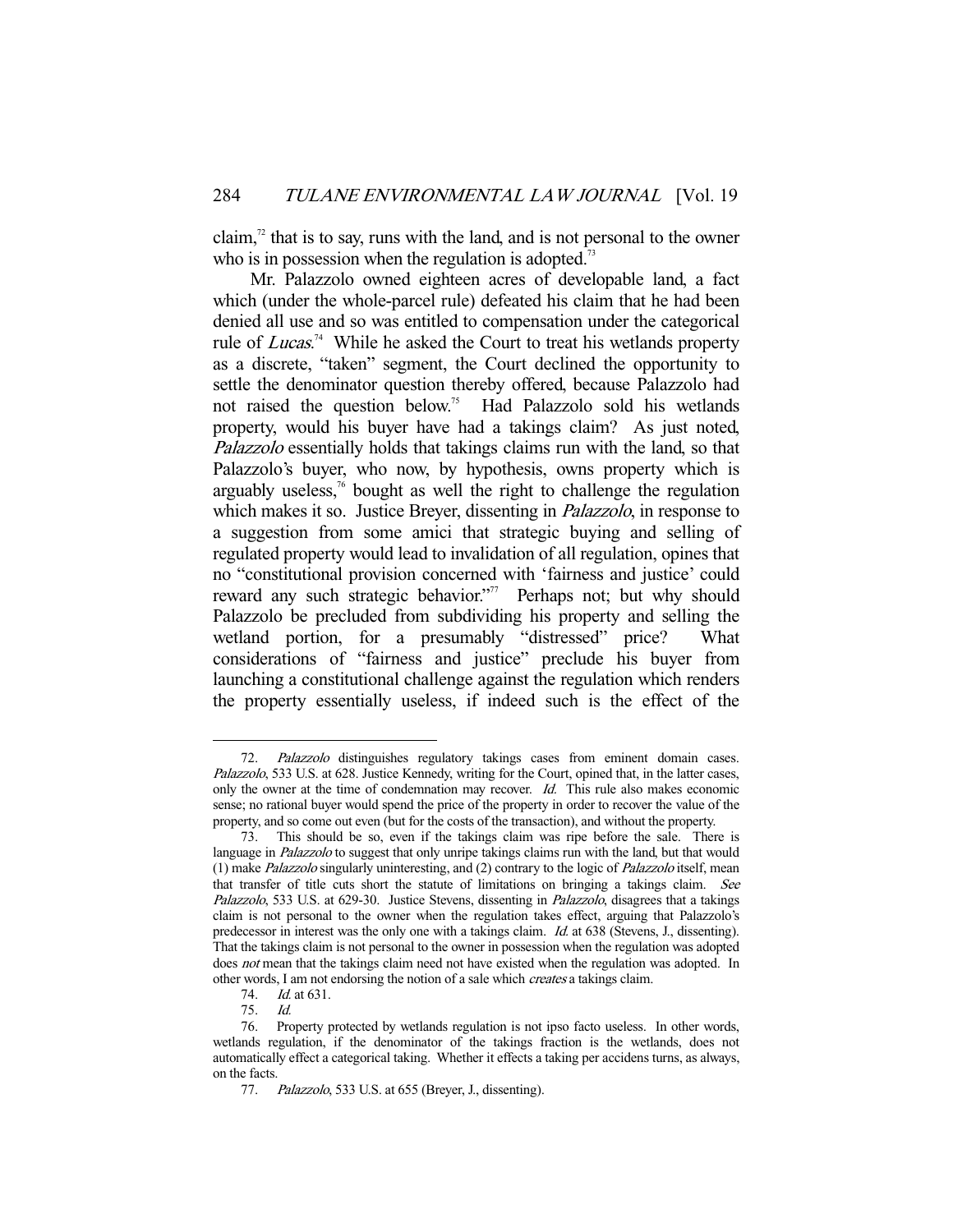regulation?78 On the one hand, denying Palazzolo the right to subdivide and sell would seem to be a literal taking of that segment of his property, as it effectively denies the right to alienate.<sup>79</sup> On the other hand, foreclosing his buyer from challenging the constitutionality, as applied, of a regulation which renders the property useless would seem to be a straightforward deprivation of property without due process. There is, after all, more to due process than notice; even if a buyer acquires property with notice that it is subject to a regulation which renders it worthless, the regulation may either deprive the owner of that property without (substantive) due process, insofar as the regulation serves no legitimate public purpose, or it may effect a taking. The constitutionality of the regulation is not saved by the fortuity of a sale.<sup>80</sup>

 Assuming, then, that Palazzolo's buyer of the wetlands portion of his property is not precluded from bringing a takings claim (and assuming, arguendo, that land designated as a wetland lacks any economically viable use<sup>81</sup>), how would such a claim fare? *Lucas* appears to preclude a legislature from identifying new nuisances, and allows instead only that a use which is a nuisance under a state's "background principles of nuisance and property law" may be prohibited. $82$  Therefore, whether Palazzolo's buyer's taking claim succeeds will turn on whether the regulation is an explication of background principles of state nuisance and property law. Although *Lucas* speaks of "common law nuisance,"83 it must be the case that statutory law can become, in time, part of a state's background principles. Otherwise, the effect of *Lucas* is

 <sup>78.</sup> As noted above, such is an extremely rare regulation. See supra note 36 and accompanying text.

 <sup>79.</sup> Perhaps he could give it away or devise it. But that just shifts the problem to his successor. Is a donee, devisee, or heir precluded from launching a takings challenge? Palazzolo itself suggests not. See 533 U.S. at 628. Perhaps such a successor has not engaged in the kind of strategic behavior which bothers the amici to whom Justice Breyer responds, and so would not be precluded from bringing a takings challenge. See id. at 655. But it does not seem entirely principled to treat a bona fide purchaser so differently from another successor in interest. Of course, it is the buyer's bona fides which the amici doubt, but why is it bad faith to buy the right, and associated risk, to challenge the constitutionality of a regulation?

 <sup>80.</sup> This is, arguably, the whole point of Palazzolo, 533 U.S. 606.

<sup>81.</sup> But see supra text accompanying note 76.<br>82. See Lucas v. S.C. Coastal Council, 505 U.

See Lucas v. S.C. Coastal Council, 505 U.S. 1003, 1029-31 (1992). Lucas is arguably not so significant in its implications; a state is required to compensate an owner whose land, as a consequence of regulation, has no economically viable use, *unless* the prohibited use is a nuisance within the background principles of the state's property law. Thus, a state legislature *may* identify new nuisances, but it must compensate those owners whose land has only the prohibited use. Land which has only one economically viable use is surely rare indeed. But see POA Co. v. Findlay Township Zoning Hearing Bd., 713 A.2d 70, 76 (Pa. 1998) (holding that where land was suitable only for billboard use, the owner was entitled to use variance).

 <sup>83.</sup> Lucas, 505 U.S. at 1031.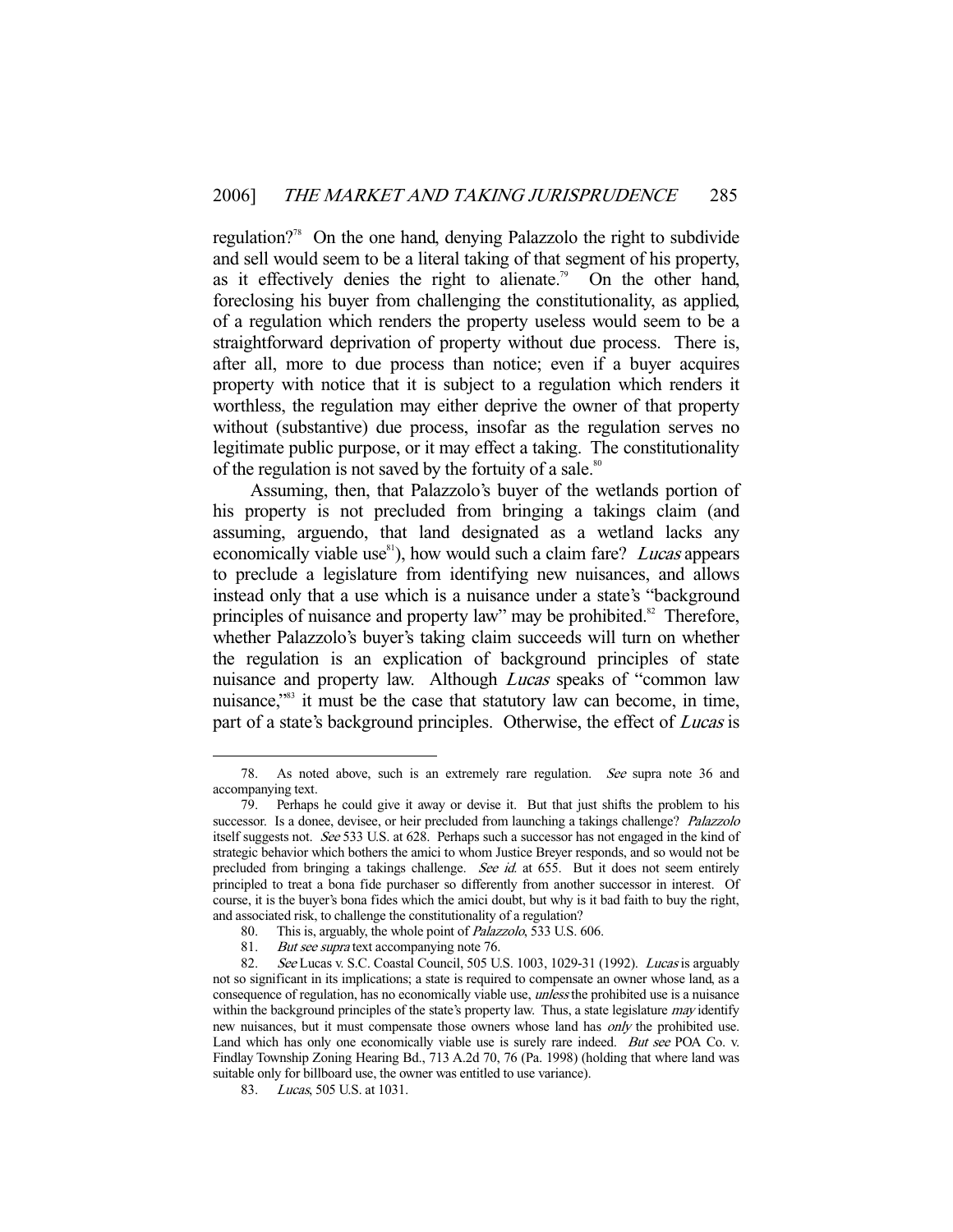to ossify state law and to disable state legislatures from amending or updating the background principles of the state's nuisance and property law, surely an unintended effect.<sup>84</sup>

 When, then, does a state statute fade into the background, so that a buyer who buys with (at least constructive) notice *is* precluded from bringing a takings claim? In other contexts, the passage of legally significant time is often marked by statutes of limitations; perhaps a state statute should be considered part of the background principles of the state's nuisance and property law when the statute of limitations on a takings claim has elapsed since its passage, thus making the state statute immune to a facial challenge on takings grounds.<sup>85</sup> Under this scenario, Palazzolo's buyer's takings claim probably comes too late. If the wetlands regulation has *not* become part of the state's background principles of nuisance and property law, and its effect really is to render the land designated as a wetland literally useless, the owner/buyer would have a categorical takings claim.

## VIII. LIMITING THE MARKET SEVERABILITY OF DISCRETE SEGMENTS

 While the law may not "separate a single parcel into discrete segments" for takings law purposes, should the market be prevented from doing so?<sup>86</sup> There are limits even to the market's ability to sever segments of property, but within those limits the law should recognize the legitimacy of a regulatory takings claim whenever regulation impairs or destroys an essential property right in properly severed, or even severable, property segments.<sup>87</sup>

<sup>84.</sup> See id. at 1068-69 (Stevens, J., dissenting). In his dissent Justice Stevens stated:

<sup>[</sup>T]he Court's holding today effectively freezes the State's common law, denying the legislature much of its traditional power to revise the law governing the rights and uses of property.... [In Munn v. Illinois] we recognized that "the great office of statutes is to remedy defects in the common law as they are developed, and to adapt it to the changes of time and circumstances."

Id.; see also Kim v. City of New York,  $681$  N.E.2d 312, 315-16 (N.Y. 1997) (holding that it would be illogical for courts to look exclusively to common law principles to identify the preexisting rules of state property law, as this would essentially elevate common law over statutory law).

<sup>85.</sup> It would, of course, remain subject to a takings challenge *as applied* to a particular piece of property, but the challenging owner would not have available a Lucas claim that the regulation, before application, was not in the "background" of state nuisance and property law, making the as-applied challenge unlikely to succeed.

 <sup>86.</sup> See Tahoe-Sierra Pres. Council v. Tahoe Reg'l Planning Agency, 535 U.S. 302, 327 (2002).

 <sup>87.</sup> Once severability of a "segment" is recognized, it would be inefficient (and serve no goal of justice) to *require* an owner physically to sever and sell that segment before it would be "takable." To put that another way, Palazzolo's sale of the regulated property would not create a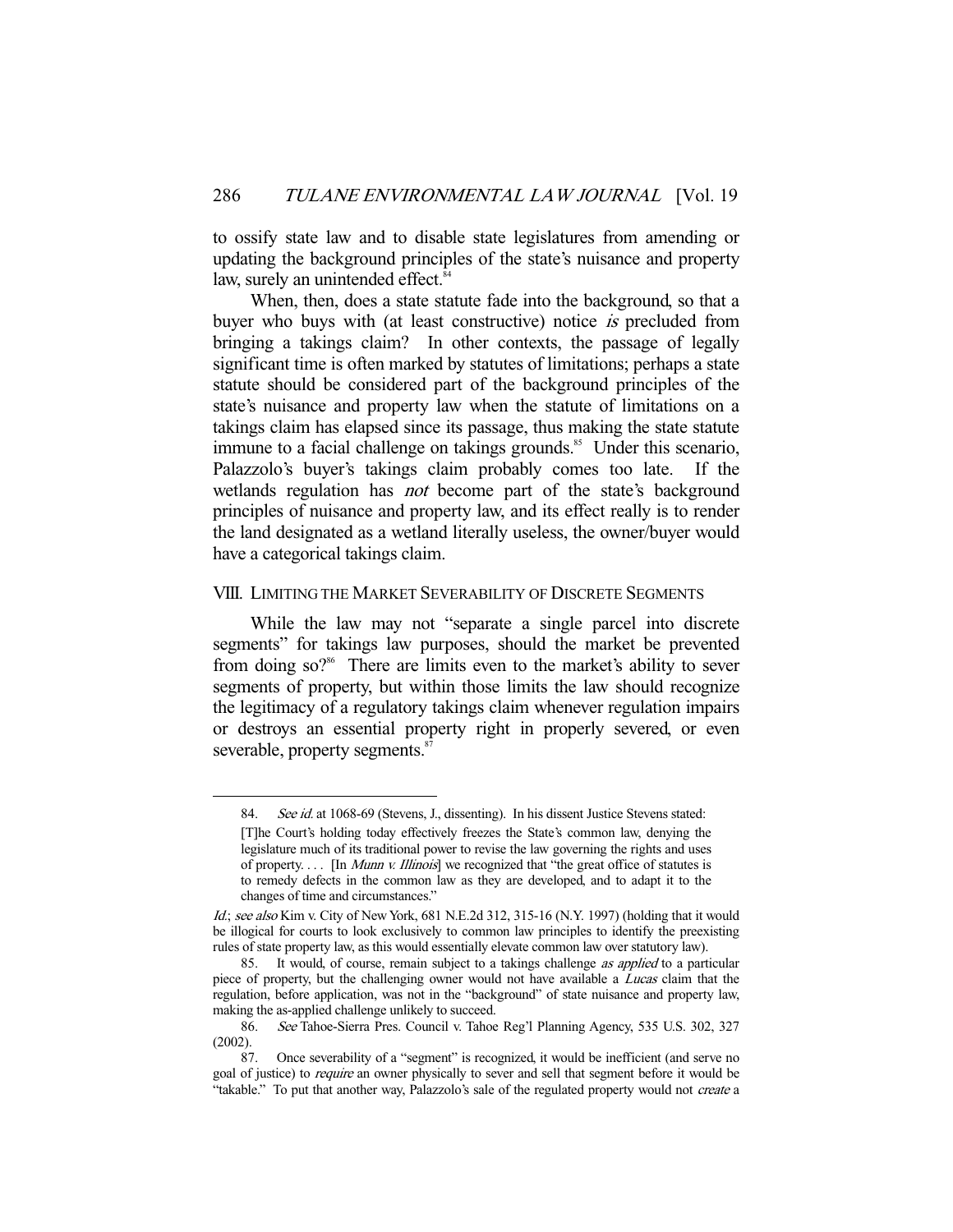Are there any principled limits on what property segments may be severed in the market? Lucas, Tahoe-Sierra, and other cases suggest how such limits may be set—by state law.<sup>88</sup> If, *preregulation*, a property interest was treated as discrete under state law, it had exchange value under state law, and so was "severable" in the market.<sup>89</sup> In other words, if (and only if) there was a market for the allegedly taken property before the regulation allegedly took it, that property was takable, in the constitutional sense. This is consistent with the text of the Takings Clause, $\alpha$ <sup>90</sup> and indeed brings the notion of a taking by regulation more in line with that text.<sup>91</sup> Before acting in pursuit of its presumptively legitimate goal, $92$  government has a choice of means to achieve the goal: regulate land use, or buy property, i.e., either exercise its police power to regulate or exercise its eminent domain power to expropriate. Unless, ex ante, there is a market for the property, the latter option is not available to government.<sup>93</sup> On the other hand, if there was a market for the property ex ante the regulation, then the property is, to that extent, takable.

The answer to this difficult question [the denominator question] may lie in how the owner's reasonable expectations have been shaped by the State's law of property—i.e., whether and to what degree the State's law has accorded legal recognition and protection to the particular interest in land with respect to which the takings claimant alleges a diminution in (or elimination of) value.

Lucas, 505 U.S. at 1016 n.7.

-

89. To have exchange value is to be "severable" in a market.

 90. "[N]or shall private property be taken for public use without just compensation." U.S. CONST. amend. V.

 91. The notion of a "regulatory taking," although it has been with us for some eighty years, is conceptually problematic. A "taking," in ordinary parlance, involves an expropriation, a transfer of title. See, e.g., Pa. Coal Co. v. Mahon, 260 U.S. 393, 417 (1922) (Brandeis, J., dissenting) ("The restriction here in question is merely the prohibition of a noxious use. The property so restricted remains in the possession of its owner. The State does not appropriate it or make any use of it."). Brandeis, of course, lost that argument. But the notion that property is takable by regulation only if takable by transfer of title perhaps strikes a middle ground between Holmes' majority view and Justice Brandeis' dissent.

 92. If the government's goal is illegitimate, it is acting in violation of substantive due process. The public use requirement of the Takings Clause is coextensive with the requirement of substantive due process that government act rationally in pursuit of legitimate ends. See Haw. Hous. Auth. v. Midkiff, 467 U.S. 229, 241-43 (1984). The principle of Hawaii Housing Authority was recently endorsed and reaffirmed by the Court in Kelo v. City of New London, 125 S. Ct. 2655, 2668 (2005).

 93. There can be no regulatory taking unless government had the option to exercise its power of eminent domain ab initio. Furthermore, if government could achieve its goal by exercising its power of eminent domain but, by doing so, would acquire more property than it needs to achieve its goal, and the adverse impact on the property of the regulation is not in the

takings claim; Palazzolo himself already had a takings claim with respect to the wetlands portion of his property.

<sup>88.</sup> See, e.g., Tahoe-Sierra, 535 U.S. at 335; Lucas, 505 U.S. at 1016 n.7. The Lucas Court stated: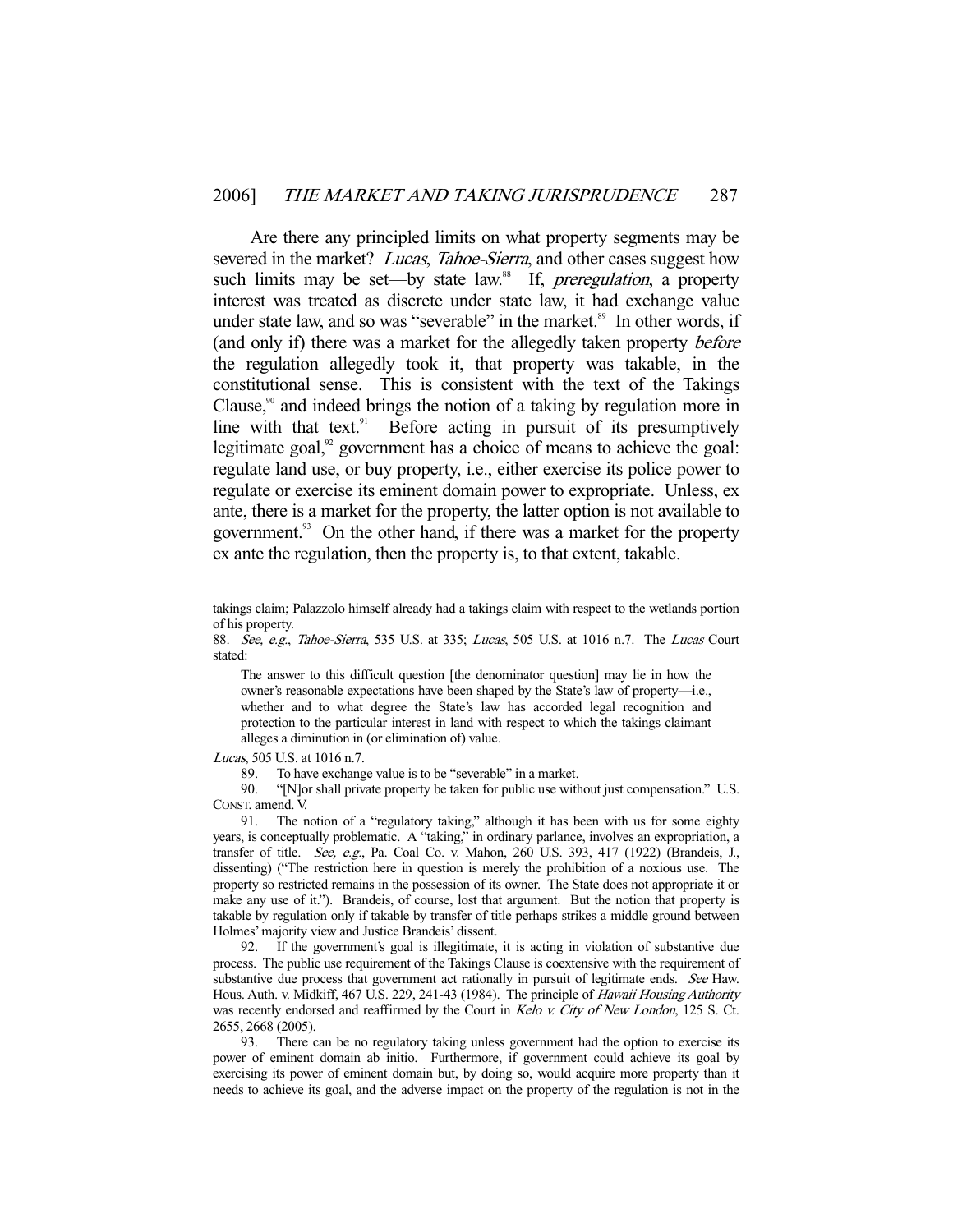It follows from this observation that *Penn Central* was wrongly decided, at least to the extent that air rights were "discrete" and transferable under New York law.<sup>94</sup> It also follows that the *Keystone* Court was wrong in holding that the support estate, recognized as "discrete" under Pennsylvania law, was not "takable."<sup>95</sup> It perhaps puts in doubt the reluctance of the Tahoe-Sierra Court to consider a short-term denial of all use a categorical taking, as an owner can lease property for such a short term. We will examine each of these cases in turn, subjecting them to critique under our new insight that a regulation "takes" property only if government had the option of buying the property allegedly taken before it regulated.

## A. Penn Central Transportation Co. v. New York City

Under New York law, at the time *Penn Central* was decided, air rights (i.e., the right to develop above one's property) were, under certain circumstances, transferable, i.e., there was a market for such development rights.<sup>96</sup> That being the case, when Grand Central Terminal was designated an historic landmark, New York City at least had the option of exercising its power of eminent domain to acquire Penn Central's air rights. But it is an option which would have utterly failed to achieve the purposes of the historic-landmark designation. Destruction of the air rights, if indeed such was the effect of the designation, $\frac{97}{10}$  was simply a by-product of the designation, not its purpose. In other words, government had to act by regulating; exercising the power of eminent domain, unless it was to acquire Grand Central Terminal itself, would have fallen far short of achieving its purposes. And acquiring Grand Central Terminal, while it would have assured its preservation, would have cost far more than was necessary to achieve government's goals.

market pre-regulation, there is necessarily value left in the property postregulation and the regulation is ipso facto not a categorical taking.

 <sup>94.</sup> See Penn Central Transp. Co. v. New York City, 438 U.S. 104, 136-37 (1978). Thus, Penn Central was wrongly decided on the liability question. Whether Penn Central was entitled to any remedy would depend on the value of the air rights taken. It may be that their value under the Transferable Development Rights program would have been just and adequate compensation for the taking, a question the *Penn Central* Court itself avoided. See 438 U.S. at 122.

 <sup>95.</sup> See Keystone Bituminous Coal Ass'n v. DeBenedictis, 480 U.S. 470, 501 (1987). The Court was right, however, that the support estate had not been taken; rather only those little bits of it beneath supported buildings were taken, and those "bits," as we'll see, should not be treated as discrete segments for takings law purposes.

 <sup>96. 438</sup> U.S. 104, 108-09 (1978).

<sup>97.</sup> It appears from the decision that Penn Central retained the right to *transfer* their development rights, and so they were not, in fact, destroyed by the designation. Penn Cent., 438 U.S. at 113-14.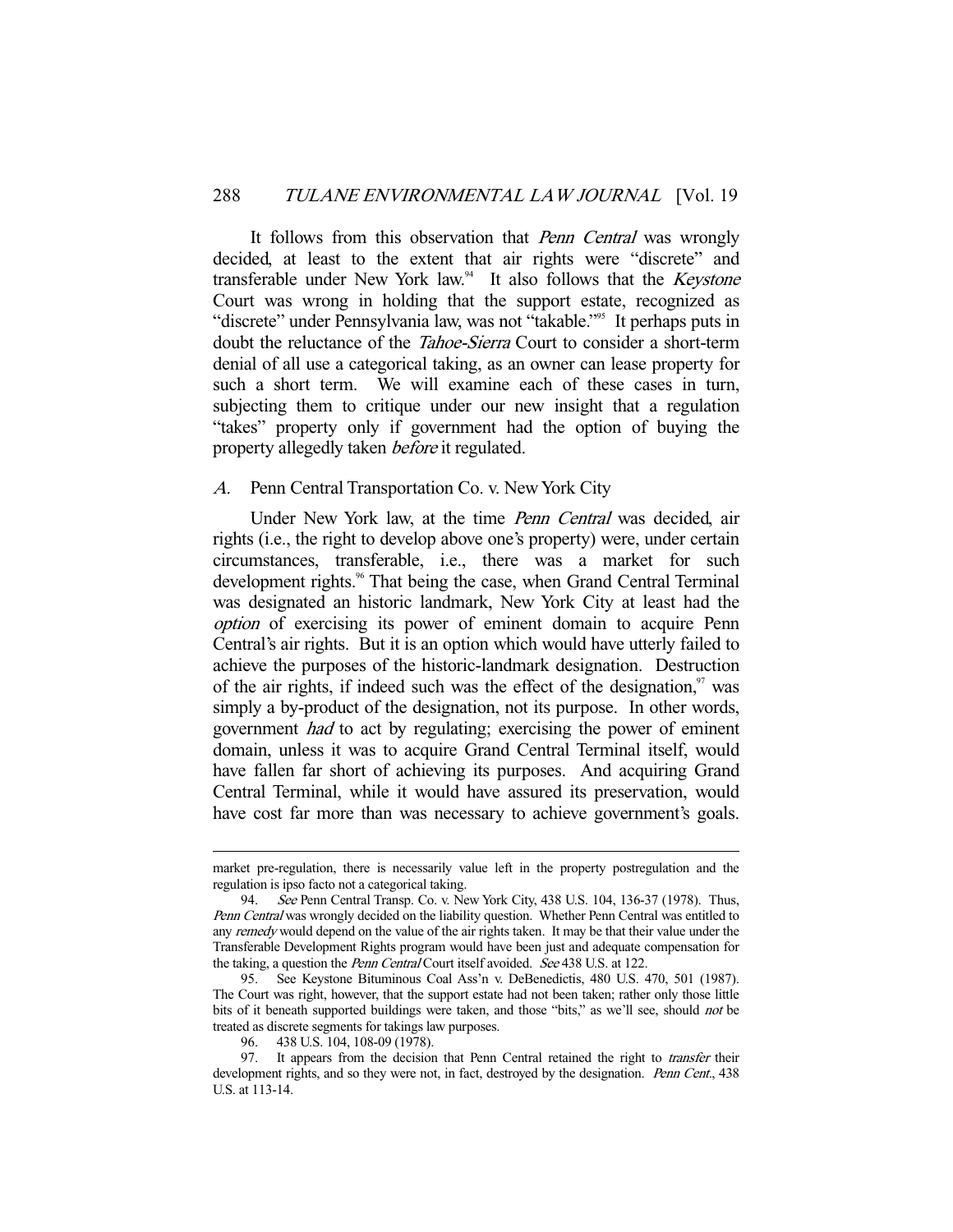Had the designation rendered Grand Central Terminal literally worthless, government would have been required to rescind the regulation or to buy the terminal; but that, of course, as the decision in Penn Central makes abundantly clear, was not the effect of the designation.<sup>98</sup> Thus, even when government does have the preregulation option to regulate or condemn, it should be required to do the latter only if doing so is necessary to achieve government's purpose.

## B. Keystone Bituminous Coal Ass'n v. DeBenedictis

 In Keystone the Court found that the twenty-seven million tons of coal required to remain in place by the Subsidence Act were not "a separate segment of property" for takings law purposes.<sup>99</sup> And a sensible conclusion it was. The twenty-seven million tons of coal, standing in place under buildings required to be protected from subsidence, have no independent exchange value. It would be, to say the least, foolish of me to go to the affected coal companies and offer to buy, pillar by pillar, the 27 million tons of coal, so that I could claim that my "denominator" was  $100\%$  taken and so categorically compensable.<sup>100</sup> This is exactly the kind of strategic maneuvering of which the amici to whom Justice Breyer responds in his *Palazzolo* dissent are wary.<sup>101</sup> But those 27 million tons of coal had no discrete exchange value before the regulation required that they be left in place. Until the regulation was adopted, that coal was fungible. Only after the regulation was adopted did it become discretely identifiable.<sup>102</sup>

 The support estate, on the other hand, is recognized under Pennsylvania law as an estate separate and distinct from the surface and mineral estates (although, as the *Keystone* Court observed, it is always

<sup>98.</sup> See id. at 108-09.

 <sup>99.</sup> Keystone Bituminous Coal Ass'n v. DeBenedictis, 480 U.S. 470, 498 (1987).

 <sup>100.</sup> As 100% of my property has been arguably categorically taken, I do not have to worry that the court will apply the *Penn Central* test and find that I have no investment-backed expectations. The *Penn Central* factors are relevant only to noncategorical regulatory takings. See Penn Cent., 438 U.S. at 123-24.

 <sup>101.</sup> See Palazzolo v. Rhode Island, 533 U.S. 606, 655 (2001) (Breyer, J., dissenting).

 <sup>102.</sup> There was no market for the 27 million tons of coal as such. There was, however, a market for coal in general, including the 27 million tons now required to be left in place. But it would not have been possible, until the law identified the coal required to be left in place, for government to exercise its power of eminent domain and buy it. Thus, government had no option but to regulate. Even postregulation, the coal required to be left in place is probably not precisely identifiable. The Subsidence Act simply imposes on coal companies a duty of subjacent support of some buildings; whether they satisfy that duty by leaving coal in place or by shoring up the surface after its removal is presumably their choice. PA. STAT. ANN. tit. 52, §§ 1406.1-1410(d) (Purdon 1994) (effective Apr. 27, 1966).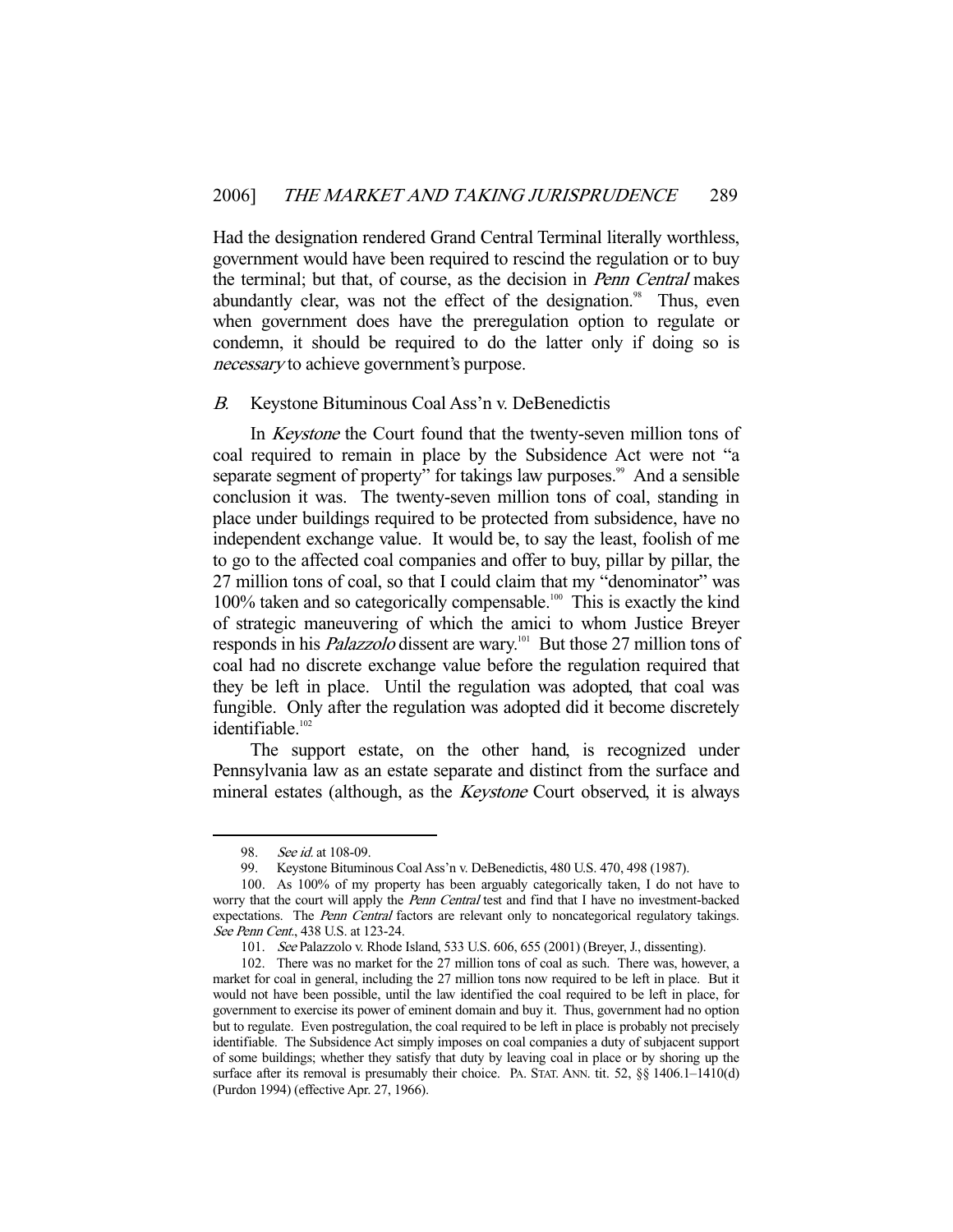associated with one or the other).<sup>103</sup> If one owns the surface estate and the owner of the mineral estate owns the support estate, thus giving the latter the right literally to undermine one's home, wouldn't one be "in the market" for the support estate?<sup>104</sup> The coal companies thus have at least a plausible claim that their support estate is takable. Once again, though, only parts of it have been taken (the two-dimensional, planar parts at the top of each pillar of coal) and those "parts," just like the pillars of coal which they top, are *not* a preregulation, separately recognized segment of property under state law, but rather are fungible pre regulation.

C. Tahoe-Sierra Preservation Council, Inc. v. Tahoe Regional Planning Agency

 Could government have exercised its power of eminent domain to purchase the "discrete segment" allegedly taken in Tahoe-Sierra?<sup>105</sup> Hardly. Although, after the fact, one can estimate the fair rental value of the property while under a moratorium, before the fact the length of the "lease" was unpredictable. Government had no choice but to regulate; exercising the power of eminent domain was not a preregulation option.<sup>106</sup> This is *not* to say that there can never be a successful temporary takings claim, but such claims can succeed only by a showing that government's purpose in imposing the moratorium was insufficiently weighty to justify the burden imposed on the private owner. In other words, as Tahoe-Sierra itself says, unless a taking is categorical, in which case it cannot be undone by rescinding the regulation which effects it, a temporary takings claim is like any other claim of a taking per accidens, and is subject to the ad hoc factual analysis to which all such claims are subject.<sup>107</sup>

## IX. MARKET SEVERANCE IS NOT CONCEPTUAL SEVERANCE

 Does market severance, as contemplated here, have the same problem as conceptual severance, that it effectively makes the adverse regulatory impact on property the denominator in the takings fraction, thus making it considerably more likely that a takings claim will

 <sup>103.</sup> Keystone, 480 U.S. at 500-01.

 <sup>104.</sup> It would probably be a bilateral monopoly, as it is unlikely that anyone but the owners of the surface and mineral estates would have any interest in the support estate, but it is a market nonetheless.

 <sup>105.</sup> See Tahoe-Sierra Pres. Council, Inc. v. Tahoe Reg'l Planning Agency, 535 U.S. 302, 327 (2002).

 <sup>106.</sup> Government might, perhaps, have acquired a fee simple determinable, having possession "so long as the moratorium remains in effect."

<sup>107.</sup> See Tahoe-Sierra, 535 U.S. at 335-36.